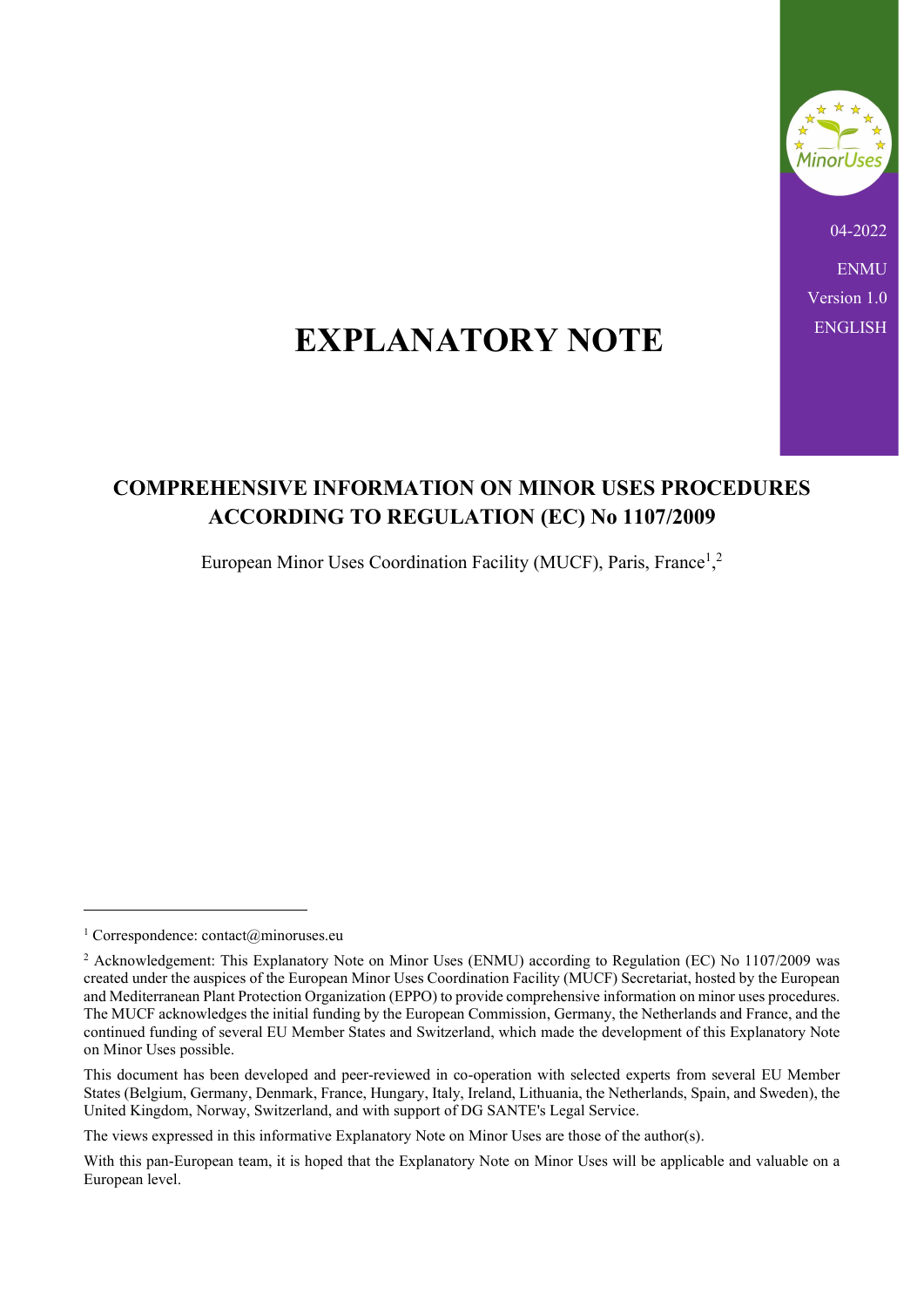#### Implementation schedule:

This document has been presented to the Standing Committee on Plants, Animals, Food and Feed on 2022-03- 30/31.

The Note does not intend to produce legally binding effects and by its nature, the designations employed and the presentation of material in this information product do not imply the expression of any opinion whatsoever on the part of the MUCF concerning any measures taken by an EU Member State, the United Kingdom, Norway, and Switzerland.

The Note can be taken into consideration for applications submitted from 2022-04-12 onwards.

#### Required citation:

MUCF Secretariat. (2022) Explanatory Note on Minor Uses procedures according to Regulation (EC) No 1107/2009. Paris. https://minoruses.eu.

#### Publication history:

04/2022, Version 1.0 published on 2022-04-12.

European Minor Uses Coordination Facility Paris, 2022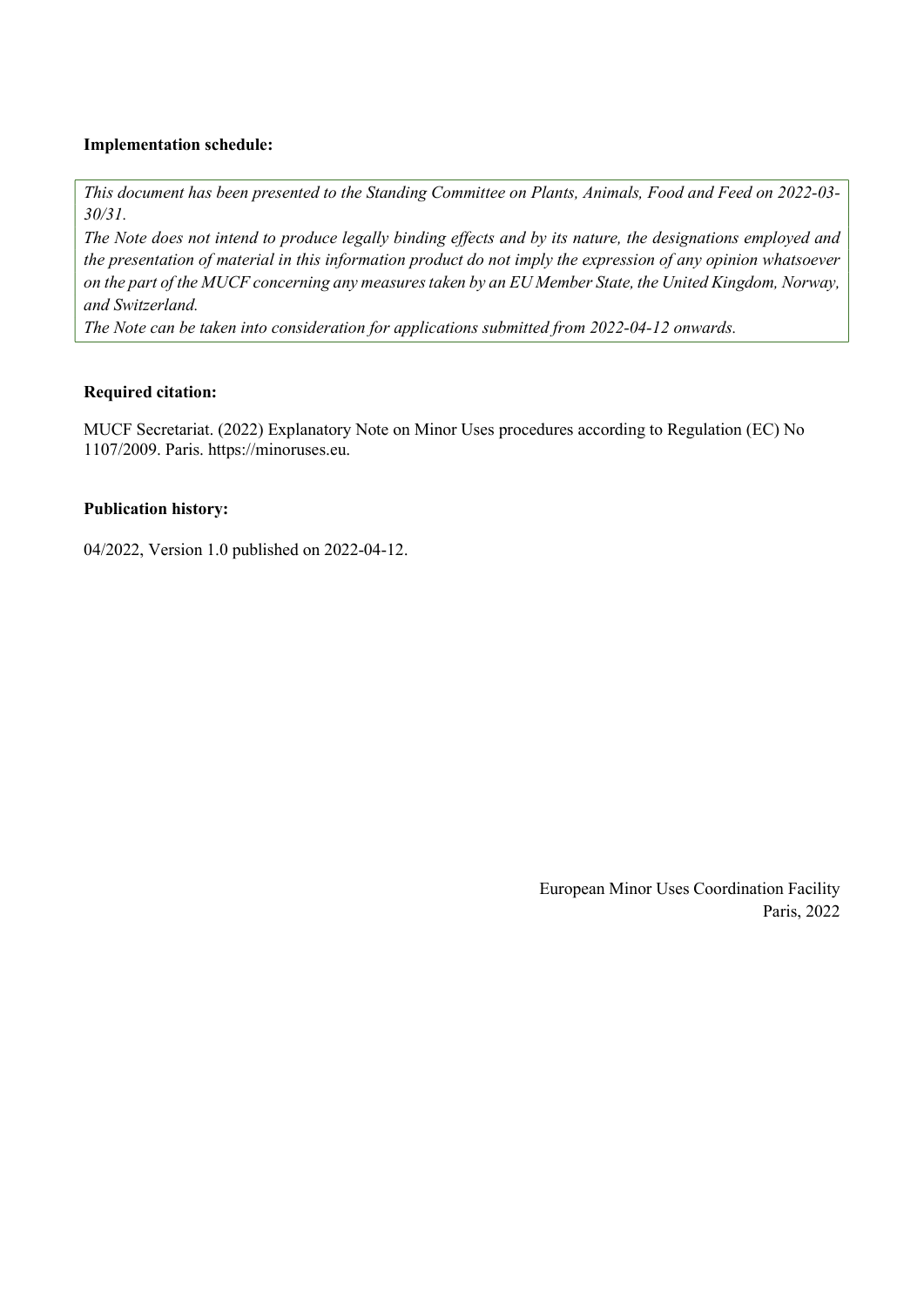# Table of Contents

| 1                                                                                     |                                                                          |                                                                                          |  |  |  |
|---------------------------------------------------------------------------------------|--------------------------------------------------------------------------|------------------------------------------------------------------------------------------|--|--|--|
| $\boldsymbol{2}$                                                                      |                                                                          |                                                                                          |  |  |  |
|                                                                                       |                                                                          |                                                                                          |  |  |  |
|                                                                                       | 2.1<br>$2.2^{\circ}$                                                     |                                                                                          |  |  |  |
|                                                                                       |                                                                          |                                                                                          |  |  |  |
|                                                                                       | EU APPROVAL OF ACTIVE SUBSTANCES, AUTHORISATION OF PLANT PROTECTION<br>3 |                                                                                          |  |  |  |
|                                                                                       |                                                                          |                                                                                          |  |  |  |
|                                                                                       | 3.1<br>3.2                                                               | GENERAL DESCRIPTION OF THE AUTHORISATION PROCESS OF PLANT PROTECTION PRODUCTS 10         |  |  |  |
|                                                                                       |                                                                          |                                                                                          |  |  |  |
| $\overline{\mathbf{4}}$                                                               |                                                                          |                                                                                          |  |  |  |
|                                                                                       | 4.1                                                                      |                                                                                          |  |  |  |
|                                                                                       | 4.2                                                                      | DRAFT RR FOR AN EXTENSION OF AUTHORISATION FOR MINOR USES ACC. TO ARTICLE 51 11          |  |  |  |
|                                                                                       |                                                                          | TABLE 1: OVERVIEW OF THE GENERAL PRINCIPLES OF THE ZONAL SYSTEM FOR MINOR USES, MUTUAL   |  |  |  |
|                                                                                       |                                                                          | RECOGNITION AND APPLICATIONS FOR EXTENSION OF AUTHORISATIONS FOR MINOR USES.  12         |  |  |  |
|                                                                                       |                                                                          |                                                                                          |  |  |  |
|                                                                                       |                                                                          |                                                                                          |  |  |  |
| ASPECT: RISK ASSESSMENT: RESIDUE, ENVIRONMENTAL FATE, ECOTOXICOLOGY, AND TOXICOLOGY14 |                                                                          |                                                                                          |  |  |  |
|                                                                                       |                                                                          |                                                                                          |  |  |  |
|                                                                                       |                                                                          |                                                                                          |  |  |  |
|                                                                                       |                                                                          |                                                                                          |  |  |  |
|                                                                                       |                                                                          |                                                                                          |  |  |  |
|                                                                                       |                                                                          |                                                                                          |  |  |  |
|                                                                                       |                                                                          |                                                                                          |  |  |  |
|                                                                                       |                                                                          |                                                                                          |  |  |  |
| 5                                                                                     |                                                                          | RESIDUES AND MRLS IN OR ON TREATED PRODUCTS, FOOD AND FEED 16                            |  |  |  |
| 6                                                                                     |                                                                          |                                                                                          |  |  |  |
| 7                                                                                     |                                                                          | POSSIBLE MEASURES FOR EU MEMBER STATES AND MUCF MEMBER COUNTRIES TO                      |  |  |  |
|                                                                                       |                                                                          | <b>EXPLORE AND FACILITATE THE SUBMISSION OF APPLICATIONS FOR MINOR USE</b>               |  |  |  |
|                                                                                       |                                                                          |                                                                                          |  |  |  |
|                                                                                       |                                                                          |                                                                                          |  |  |  |
| 8                                                                                     |                                                                          | MUCF DESCRIPTION OF THE PROCESS FROM IDENTIFICATION OF A CROP-PEST                       |  |  |  |
| 9                                                                                     |                                                                          |                                                                                          |  |  |  |
|                                                                                       |                                                                          |                                                                                          |  |  |  |
|                                                                                       |                                                                          |                                                                                          |  |  |  |
|                                                                                       |                                                                          |                                                                                          |  |  |  |
|                                                                                       |                                                                          | FIGURE 1: SCHEMATICALLY ILLUSTRATED GENERAL PRINCIPLES OF IPM, ADAPTED FROM ANNEX III OF |  |  |  |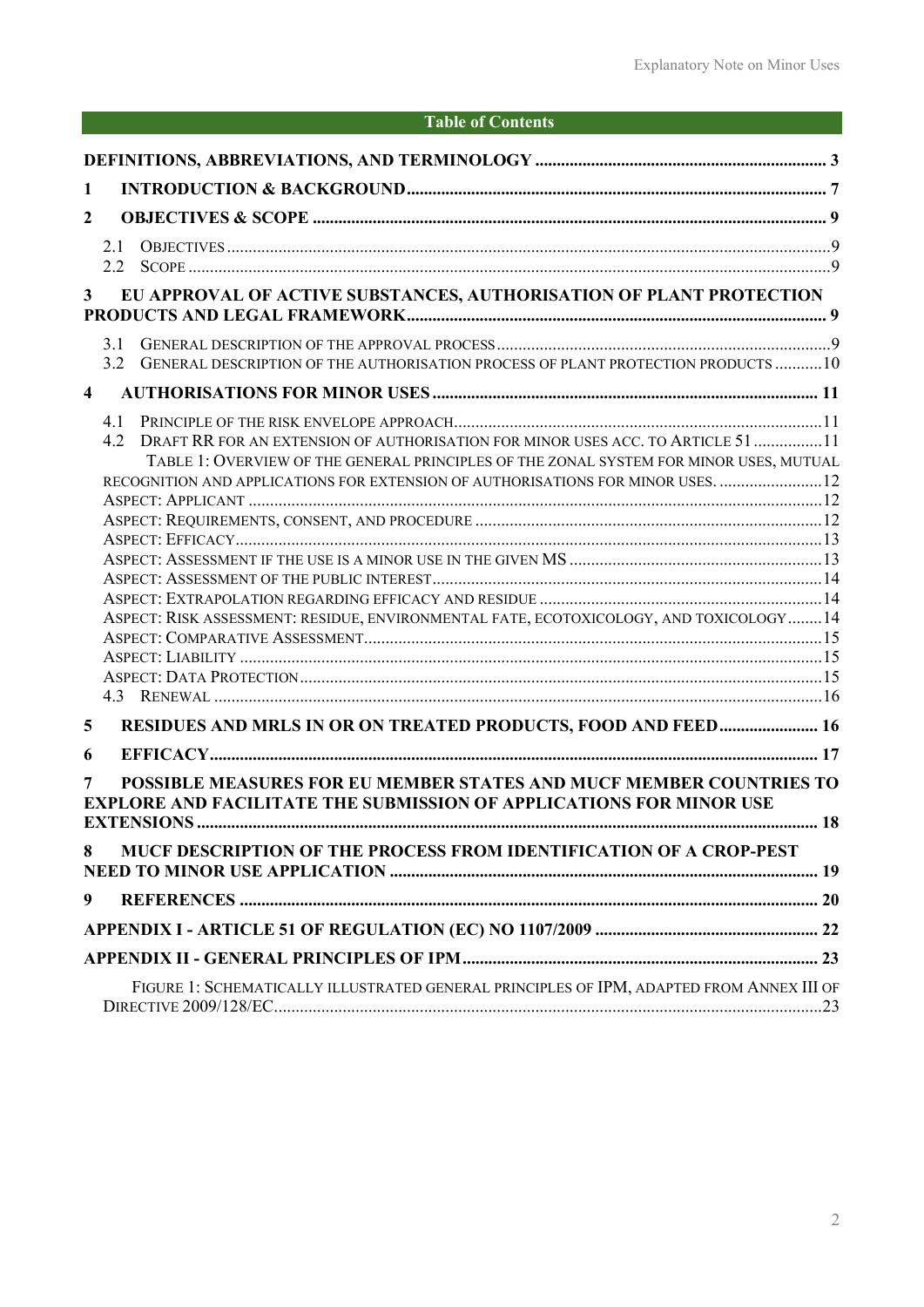# Definitions, abbreviations, and terminology

In the framework of this Note, the following definitions apply:

Agronomic techniques are measures that can be used for the prevention and suppression of harmful organisms and are among other options:

- crop rotation,
- use of adequate cultivation techniques (e.g., stale seedbed technique, sowing dates and densities, undersowing, conservation tillage, pruning and direct sowing),
- use, where appropriate, of resistant/tolerant cultivars and standard/certified seed and planting material,
- use of balanced fertilisation, liming and irrigation/drainage practices,
- preventing the spreading of harmful organisms by hygiene measures (e.g., by regular cleansing of machinery and equipment),
- protection and enhancement of important beneficial organisms, e.g., by adequate plant protection measures or the utilisation of ecological infrastructures inside and outside production sites.

#### (According to Annex III of Directive  $2009/128/EC$ )<sup>3</sup>

The term botanical active substance or 'plant extract, botanicals' covers a highly heterogeneous group of substances ranging from simple plant powders to unprocessed and processed plant extracts. Furthermore, botanicals or plant extracts may be highly refined (e.g., one single active substance) or represent a complex mixture of components of which all or only some are biologically active.

(See Guidance Document on Botanical Active Substances and Plant Protection Products; SANCO/11470/2012  $-$  rev. 8, 20 March 2014)<sup>4</sup>

Category 4 studies: According to the Guidance Document on the Renewal of Authorisations according to Article 43 of Regulation (EC) No 1107/2009<sup>5</sup> 'category 4 studies' are data that are directly related to new guidance in place at the time of submission or to a new/revised endpoint decided at the time of the renewal of the approval of the active substance (endpoints as listed in the supporting information to the EFSA conclusions) and for which the time is too short from the publication of the EFSA conclusion to produce the requested study.

CIRCABC is a collaborative platform of the European Union, which offers easy distribution and management of documents (e.g., draft Registration Reports); distribution and management of documents on CIRCABC is restricted to competent authorities: https://circabc.europa.eu/ui/welcome

The MUCF Commodity Expert Groups (CEG) work to close, as a joint effort, minor use gaps at the EU level by finding chemical or non-chemical solutions within an Integrated Pest Management (IPM) framework. A link to the CEGs Terms of Reference is provided in Chapter 9.

Under the European Economic Area Agreement<sup>6</sup>, three of the four EFTA states: Iceland, Liechtenstein and Norway, have implemented Regulation (EC) No 1107/2009<sup>7</sup>. Norway and Iceland are part of Zone A – North, and Liechtenstein is part of Zone B – Central. They can be part of the zonal system and operate as an EU Member State regarding the evaluation and assessment of plant protection products<sup>8</sup>. Switzerland is not a part

<sup>3</sup> https://eur-lex.europa.eu/legal-content/EN/ALL/?uri=celex%3A32009L0128

<sup>4</sup> https://ec.europa.eu/food/system/files/2016-10/pesticides\_ppp\_app-proc\_guide\_doss\_botanicals-rev-8.pdf

<sup>&</sup>lt;sup>5</sup> https://ec.europa.eu/food/system/files/2016-11/pesticides\_aas\_guidance\_renewal\_1107-2009.pdf

<sup>6</sup> https://www.efta.int/eea/eea-agreement

<sup>7</sup> https://eur-lex.europa.eu/legal-content/EN/TXT/PDF/?uri=CELEX:32014D0675&from=EN

<sup>8</sup> With the exception of Liechtenstein.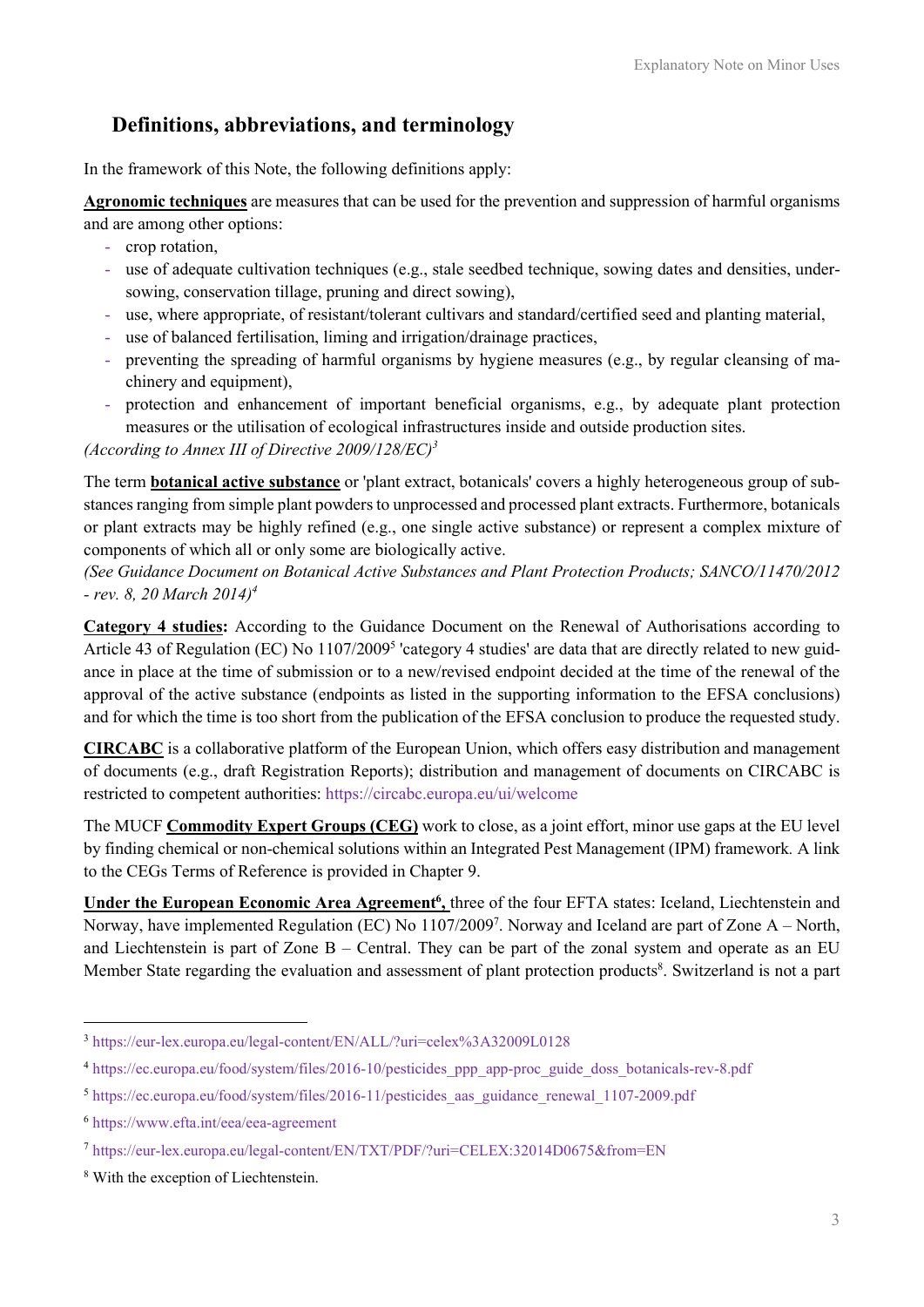of the European Economic Area Agreement, and it has not implemented Regulation (EC) No 1107/2009. However, the Swiss authorisation procedures are aligned with the EU procedures, and Switzerland participates actively in the MUCF.

EPPO Codes are computer codes developed for plants and pests (including pathogens) and uses of plant protection products in agriculture and plant protection. This harmonised coding system aims to facilitate the management of plant, pest and PPP usage names in computerised databases and data exchange between IT systems. EPPO Codes are available in the EPPO Global Database (https://gd.eppo.int/PPPUse/).

EUMUDA is the European Minor Uses Database. It is an essential tool to collect minor use needs from EU Member States, the United Kingdom, Norway and Switzerland, to follow-up on these needs, manage all MUCF collaborative projects, and provide additional information on minor uses in Europe (www.eumuda.eu). According to Article 51 (8) of Regulation (EC) No 1107/2009), EU Member States shall establish and regularly update a list of minor uses.

EU Pesticides Database contains information on the approval status of active substances according to Regulation (EC) No 1107/2009, and Pesticides EU-MRLs according to Regulation (EC) No 396/2005Error! Hyperlink reference not valid. (https://ec.europa.eu/food/plants/pesticides/eu-pesticides-database\_en)

Homologa is a Global Crop Protection Database about plant protection products and their Maximum Residue Limits (MRLs) (https://v5.homologa.com/en/).

The MUCF Horizontal Expert Group (HEG) discusses general issues related to minor uses, as identified by the MUCF Commodity Expert Groups, the Minor Uses Steering Group or its members, aiming at harmonised procedures and at creating a level playing field among the EU Member States, UK, Norway and Switzerland. A link to the HEG's Terms of Reference is provided in Chapter 9.

Interregional Research Project No. 4 (IR-4) is a programme of minor uses in the USA, federally funded and established in 1963. IR-4 conducts the research necessary for obtaining registrations of pest control agents needed to grow minor crops. The Mission Statement for the IR-4 Project is to 'Facilitate Registration of Sustainable Pest Management Technology for Specialty Crops and Minor Uses' (https://www.ir4project.org/).

The abbreviation IPM stands for Integrated Pest Management. Additional information on IPM is given in Appendix II.

(According to Article 3(6) of Directive 2009/128/EC)<sup>9</sup>

A micro-organism is any microbiological entity, including lower fungi and viruses, cellular or non-cellular, capable of replicating or transferring genetic material. (According to Article 3(15) of Regulation (EC) No  $1107/2009$ <sup>10</sup>

A minor use need is an identified plant protection problem on minor/speciality/niche crops or against plant protection problems that are not routinely encountered on major crops. These needs are compiled in a 'minor use needs table' in EUMUDA.

The MUCF, established in 2015 and based in Paris (France), is the European Minor Uses Coordination Facility (https://www.minoruses.eu/) and is hosted by the European and Mediterranean Plant Protection Organization (EPPO).

National Minor Uses Contact Points of the MUCF are appointed by their EU Member States or the UK, Norway, and Switzerland. The responsibility of the National Minor Uses Contact Point is related to:

<sup>9</sup> https://eur-lex.europa.eu/legal-content/EN/TXT/PDF/?uri=CELEX:02009L0128-20091125&from=EN

<sup>10</sup> https://eur-lex.europa.eu/legal-content/EN/TXT/PDF/?uri=CELEX:32009R1107&from=EN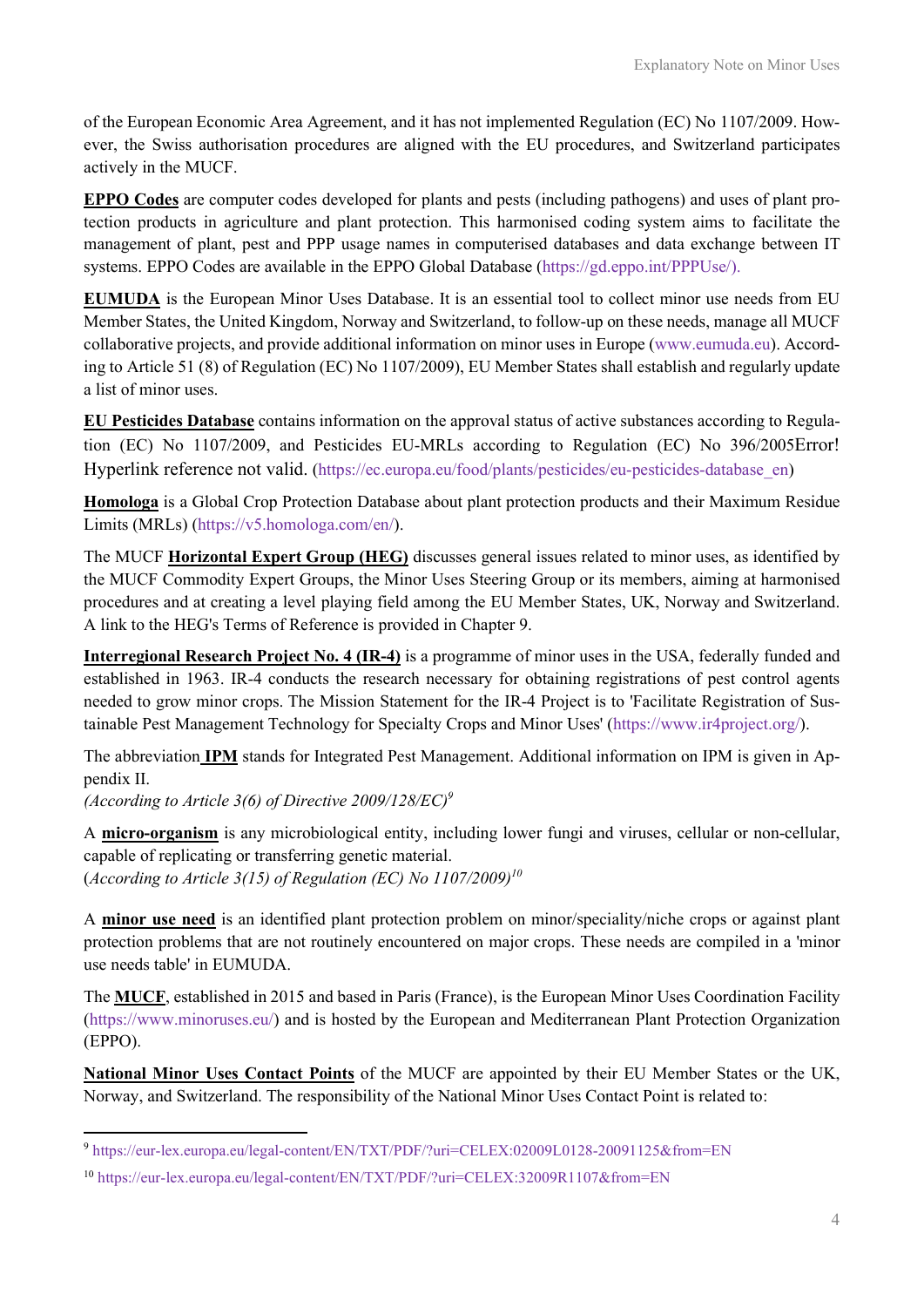- The appointment of experts to Commodity Expert Groups (CEG) and the Horizontal Expert Group (HEG).
- Adding information to the European Minor Uses Database (EUMUDA).
- Setting priorities in the 'table of needs'.
- Replying to requests from the European Minor Uses Coordination Facility (MUCF).
- The coordination of responses within their EU Member State or the UK, Norway or Switzerland.

Non-chemical methods are alternative methods to chemical pesticides for plant protection and pest management, based on agronomic techniques such as those referred to in point 1 of Annex III to Directive 2009/128/EC, or physical, mechanical or biological pest control methods.

(according to Article 3(8) of Directive  $2009/128/EC$ <sup> $11$ </sup>

The Pest Management Centre (PMC), established in 2003, is the Canadian equivalent of the USA IR-4 programme. The PMC is a partnership between the grower community, federal and provincial governments, and the crop protection industry to improve Canadian growers' access to new and reduced-risk tools and approaches for crop protection (https://agriculture.canada.ca/en).

PPPAMS is the EU Plant Protection Products Application Management System. The PPPAMS is developed by the European Commission to enable industry users to create applications for PPPs and submit these to EU countries for evaluation. PPPAMS can currently be used for the following applications: 'First authorisation of a PPP', 'Mutual Recognition' and 'Emergency authorisations'. In the future the following applications will also be possible with PPPAMS: 'Amendment or withdrawal of an existing authorisation', 'Renewal of authorisation', 'Application for Minor Uses' and 'Parallel trade permits' (Information based on the situation on 2022-02-14). EU countries then manage these applications within the system, concluding with authorisation of the PPP or refusal of the application (https://ec.europa.eu/food/plant/pesticides/authorisation of ppp/pppams en).

A MUCF project is a minor use need with agreed on actions to be taken by a Commodity Expert Group to solve this minor use need. Projects are entered in EUMUDA (European Minor Uses Database).

A MUCF project plan is a document that contains some basic information on the minor use need, the possible solution, the project, the project leader and parties involved to clarify the role of the parties participating /involved in the project.

A MUCF project leader will coordinate the work on a project and be responsible for the communication between the pesticide company/registration holder and the participating EU Member States, the UK, Norway, Switzerland and stakeholders.

MUCF project members support the work of the project leader according to the arrangements laid down in the project plan.

Public interest reflects the national view on the usefulness of granting authorisation and is defined by an individual EU Member State.

SCoPAFF is the Standing Committee on Plants, Animals, Food and Feed. It plays a crucial role in ensuring that Union measures on food and feed safety, animal health & welfare, and plant health are practical and effective. It delivers opinions on draft measures that the Commission intends to adopt.

(https://ec.europa.eu/food/horizontal-topics/committees/paff-committees\_en)

Semiochemical active substances refer to active substances emitted by plants, animals, and other organisms and are used by these organisms for communication.

<sup>11</sup> https://eur-lex.europa.eu/legal-content/EN/ALL/?uri=celex%3A32009L0128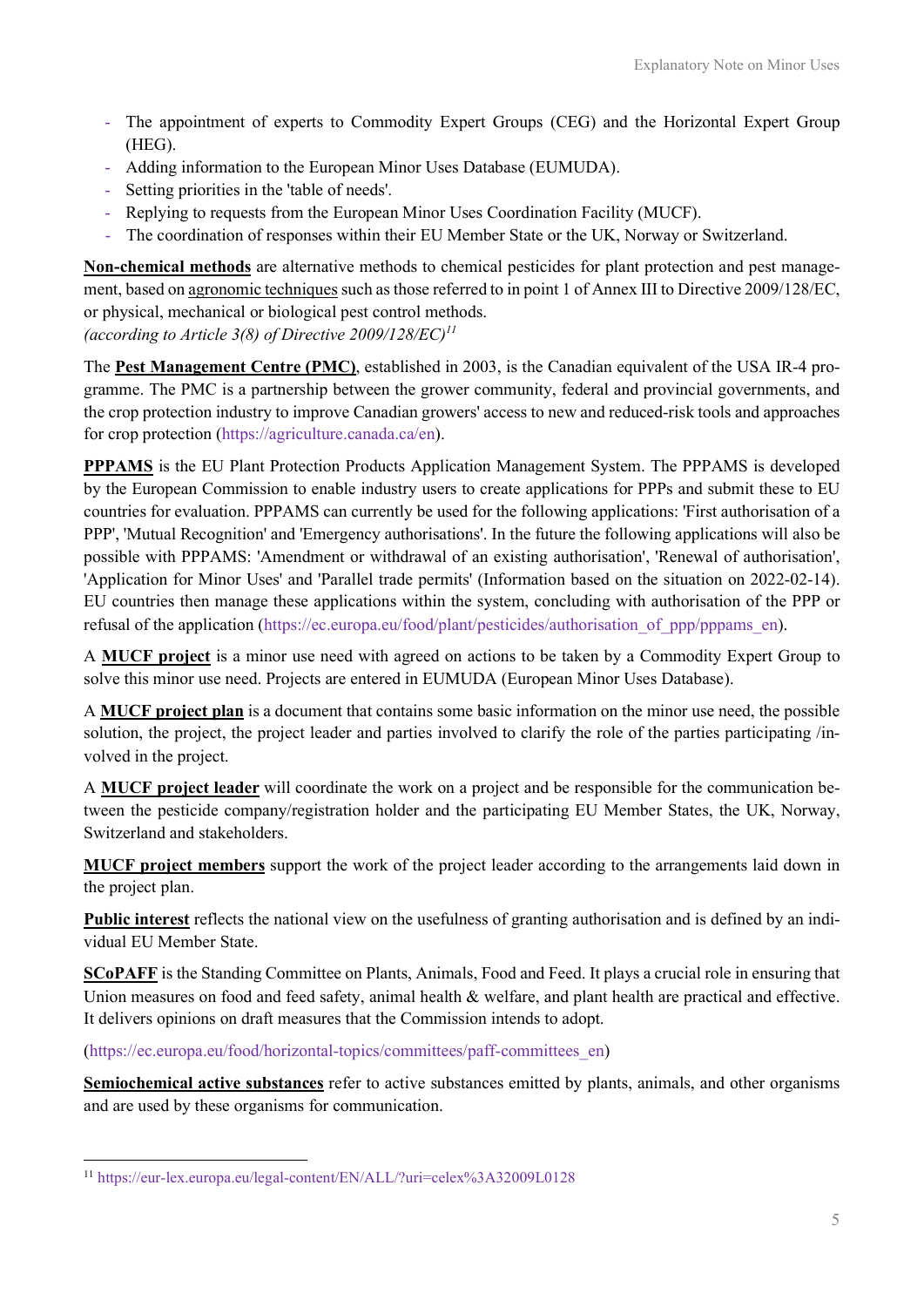(see Guidance Document on Semiochemical Active Substances and Plant Protection Products; SANTE/12815/2014 rev. 5.2, May 2016)<sup>12</sup>

Zones (Definition of different zonal systems):

Definition of EPPO climatic zones for performing efficacy trials. For the efficacy evaluation of plant protection products Europe has been divided by the European and Mediterranean Plant Protection Organization (EPPO) into 4 EPPO climatic zones. These EPPO zones consider different agro-climatic subareas for the purpose of comparability of efficacy evaluation trials on PPPs. These zones are the Mediterranean zone, the Maritime zone, the North-East zone and the South-East zone (https://pp1.eppo.int/standards/PP1-241-2).

Definition of **regulatory zones** for the authorisation of plant protection products as referred to in Article 3(17) of Regulation (EC) No 1107/2009 (According to Annex I of Regulation (EC) No 1107/2009).

- Zone A - North

The following Member States belong to this zone: Denmark, Estonia, Latvia, Lithuania, Finland, Sweden.

- Zone B - Central

The following Member States belong to this zone: Belgium, Czech Republic, Germany, Ireland, Luxembourg, Hungary, Netherlands, Austria, Poland, Romania, Slovenia, Slovakia, United Kingdom.

- Zone C - South

The following Member States belong to this zone: Bulgaria, Croatia, Greece, Spain, France, Italy, Cyprus, Malta, Portugal.

Definition of residue zones for performing residue field trials. Residue field trials should represent the zones where an EU authorisation is granted or envisaged. Concerning the pesticide residue assessment, the EU is divided into the two geographical zones that are considered to represent comparable conditions, Northern and Central Europe (NEU) and Southern Europe and the Mediterranean (SEU).

- Northern and Central Europe (NEU)

The following Member States belong to this zone: Austria, Belgium, Czech Republic, Denmark, Estonia, Finland, France\*, Germany, Hungary, Ireland, Latvia, Lithuania, Luxembourg, Netherlands, Poland, Romania, Slovakia, Slovenia, and Sweden. As part of the Northern Zone under Regulation (EC) No 1107/2009, Iceland, Liechtenstein and Norway are considered part of the NEU under the EEA Agreement.

- Southern Europe and the Mediterranean (SEU)

The following Member States belong to this zone: Bulgaria, Croatia, Cyprus, France\*, Greece, Italy, Malta, Portugal and Spain.

(\*)The French metropolitan territory is divided between the two geographical zones

For crops grown in greenhouses, one residue zone applies across the EU.

(https://ec.europa.eu/food/system/files/2020-11/pesticides\_mrl\_guidelines\_app-d.pdf)

All references in this section of the Minor Use Explanatory Note were last accessed and checked for validity in November 2021.

<sup>12</sup> https://ec.europa.eu/food/system/files/2016-10/pesticides\_ppp\_app-proc\_guide\_doss\_semiochemicals-201605.pdf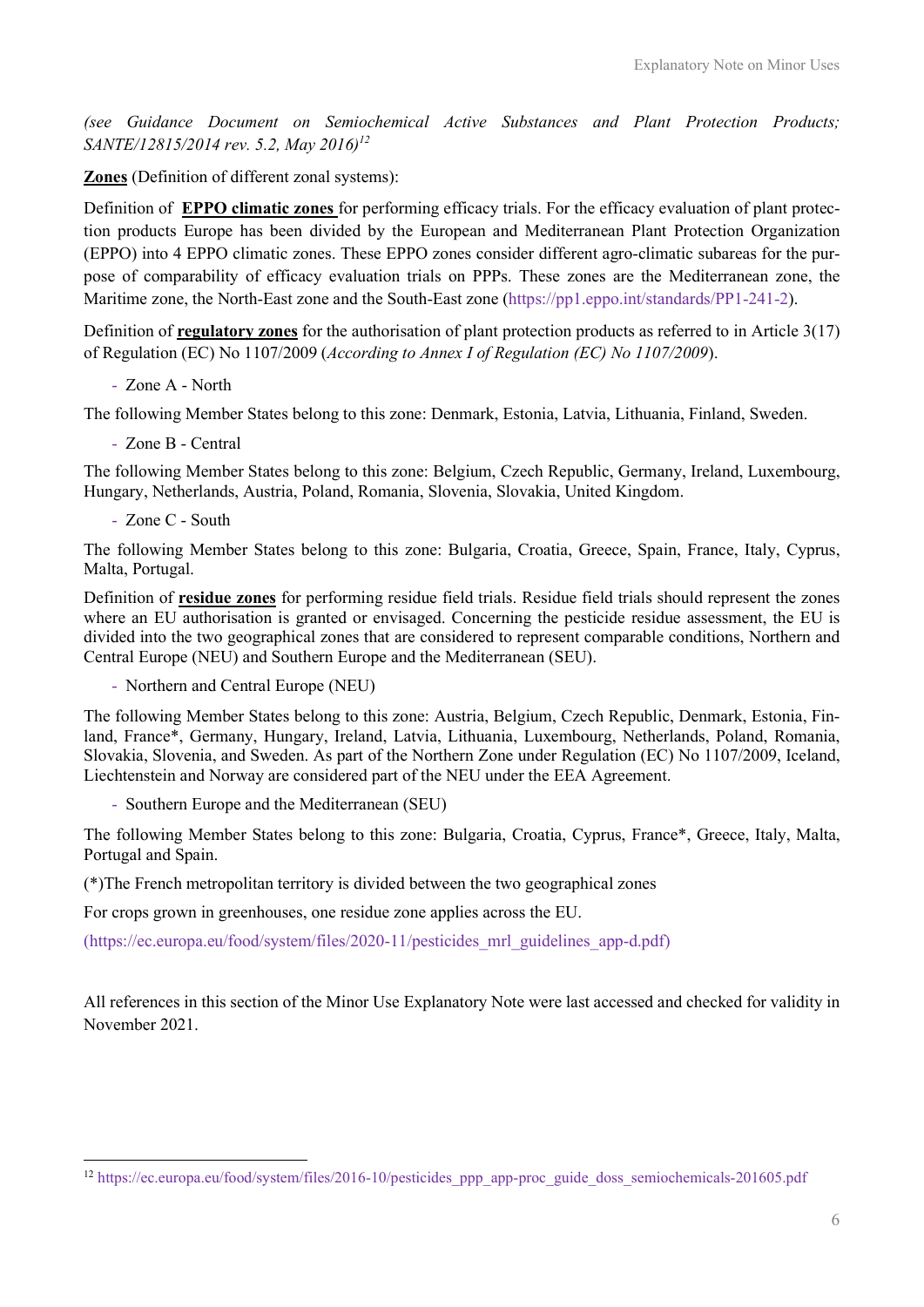### 1 Introduction & Background

Minor uses of plant protection products are uses on minor crops against harmful organisms<sup>13</sup>. A minor use can be likewise a harmful organism that on occasion is damaging in a major crop. In addition, growth regulation of a minor crop is also considered a minor use.

Minor crops have a high economic value for farmers but may be of low economic interest for the crop protection industry. Applicants may face difficulties gaining authorisation for 'minor uses' due to the extensive data packages required for authorisation to market plant protection products. This leads to a lack of authorised products on the market for farmers to be used on these crops, which can lead to loss of crop production with a severe economic impact on the farmers. Not only does a lack of efficient crop protection solutions (e.g., limited pesticide options) hinder the development of minor crop production, as described in a French study, other interconnected obstacles create a socio-technical lock-in in favour of the dominant major crop species. Challenges occur at every link of the production chain for the minor crop: poor availability of improved varieties (lower breeding investments than for major species), scarcity of quantified information on crop rotations, the complexity of the knowledge to be acquired by farmers to produce speciality crops, logistical constraints concerning the collection and the storage and the processing and distribution of the minor crop produce, and difficulties of coordination of all involved stakeholders within the emerging value chain<sup>14</sup>.

However, minor crops in Europe include, for example, most vegetables, fruits, hops, berries, mushrooms, nursery & ornamental plants, rice, tobacco, herbs & spices, most seeds, and some arable crops. It is estimated that overall, they represent more than EUR 60 billion per year, which equates to 20% of the total European Union plant production value<sup>15</sup>. Minor crops are not only of great economic importance for European agriculture (economic impact), but their production also enriches the biodiversity of the agroecosystems at the regional level (environmental impact). Crop diversification is considered a significant lever to increase the sustainability of arable farming systems, allowing reduced inputs, increasing the heterogeneity of habitats or reducing the yield gaps associated with too frequent returns of the same crop species 14. Minor crops which are largely produced in highly specialised (e.g., labour and capital-intensive) production systems create jobs in rural areas and thus counteract rural depopulation (socio-economic impact). Finally, consumption of edible minor crops can diversify the diet of Europeans, and increased consumption of certain fruits and vegetables are considered to reduce the risk of some types of cancer and coronary heart disease (health impact)<sup>16</sup>.

Due to the multifactorial importance of these crops in Europe, the term 'speciality or niche crop' could be used rather than 'minor crop' as this better reflects the relevance of these crops. The term minor crop, speciality crop or niche crop are proposed to be used interchangeably, as to date, no harmonised definition for 'minor crop' exists in Europe, and national definitions vary. A European-wide applicable definition criteria for a minor crop would be useful and should be developed.

 $13$  "harmful organisms" means any species, strain or biotype belonging to the animal kingdom or plant kingdom or pathogenic agent injurious to plants or plant products, according to Article 3(7) of Directive 2009/128/EC.

<sup>14</sup> Meynard, JM., Charrier, F., Fares, M. et al. (2018). Socio-technical lock-in hinders crop diversification in France. Agron. Sustain. Dev. 38, 54. https://doi.org/10.1007/s13593-018-0535-1

<sup>15</sup> Lamichhane, Jay Ram & Arendse, Wilma & Dachbrodt-Saaydeh, Silke & Kudsk, Per & Roman, Johan & Bijsterveldt-Gels, José & Wick, Mario & Messean, Antoine. (2015). Challenges and opportunities for integrated pest management in Europe: A telling example of minor uses. Crop Protection. 74. 42-47. 10.1016/j.cropro. 2015.04.005.

<sup>&</sup>lt;sup>16</sup> Kendall, Cyril W.C. & Esfahani, Amin & Jenkins, David J.A (2010). The link between dietary fibre and human health. Food Hydrocolloids. Volume 24. Issue 1. Pages 42-48. ISSN 0268-005X.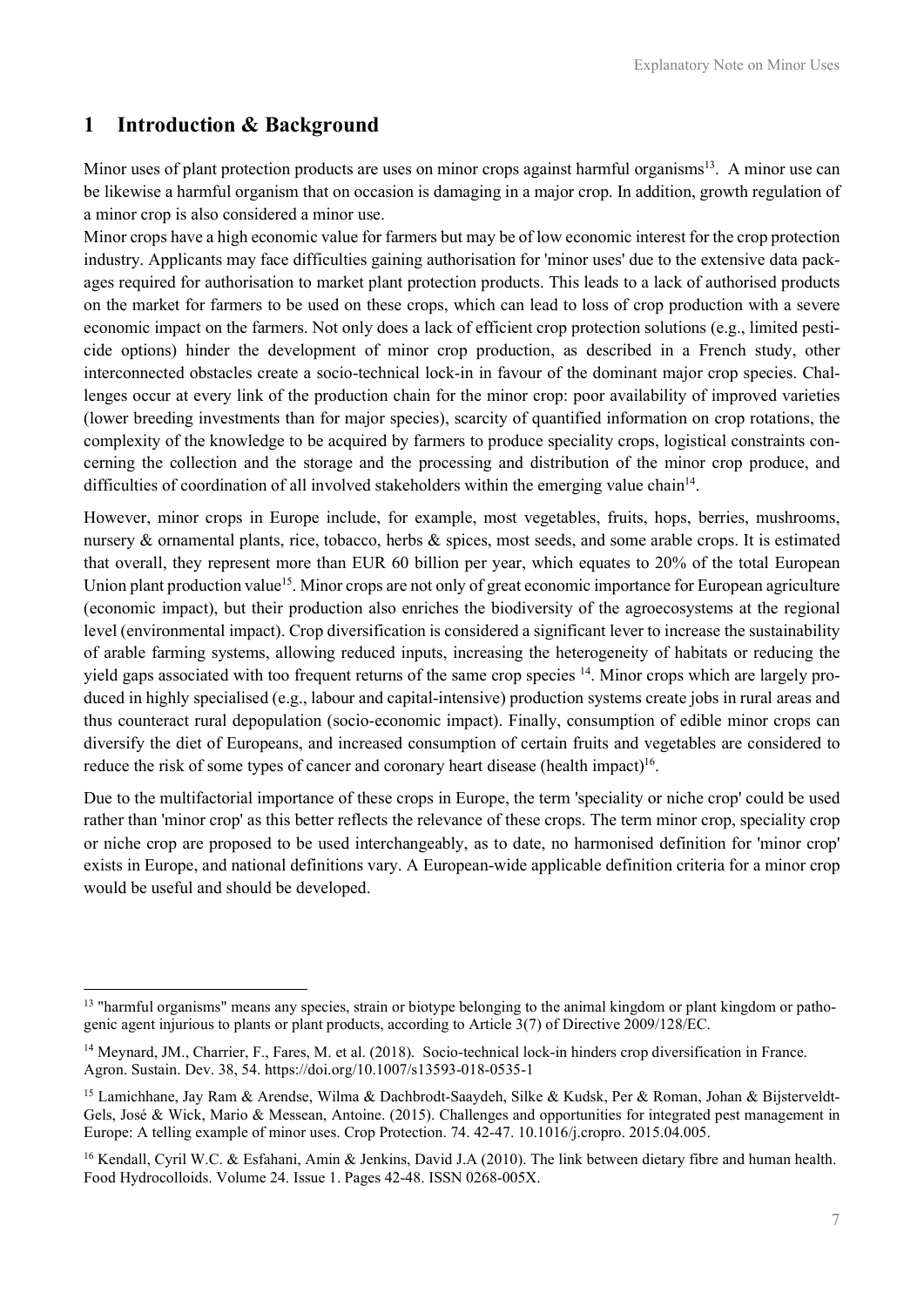As the economic incentive for industry to apply for an authorisation is limited for certain uses and to ensure that diversification of agriculture and horticulture is not jeopardised by the lack of availability of plant protection products, specific rules have been established for minor uses.

These specific provisions are laid down in Article 51 of Regulation (EC) No 1107/2009 (see page 22). Other incentives are related to extended data protection (Article 59), and minor uses should be considered when applying comparative assessment (Article 50). The provision of Article 53 (emergency authorisation in plant protection) should not be used as a standard solution for minor uses problems. However, it is recognised that the withdrawal of authorisations due to non-renewal of active substances, combined with increasing resistance problems, leads to increased applications for Article 53 as a short-term measure whilst alternatives are sought.

To address the 'minor uses' problem more coherently, the European Commission has made specific provisions in the Regulation (EC) No 1107/2009 and assisted in establishing the European Minor Uses Coordination Facility (MUCF), providing a financial contribution to its funds. The MUCF serves as an information exchange platform to support the identification of solutions to plant protection issues for speciality crops in an Integrated Pest Management (IPM) framework (General principles of IPM, as laid down in the Sustainable Use of Pesticide Directive 2009/128/EC are summarised in Appendix II, page 23). This enables farmers in the European region to produce high-quality crops through improved availability of crop protection tools, thus contributing to sustainable European agriculture.

The mission of the MUCF is to support Members in closing minor uses gaps through efficient collaboration to improve the availability of chemical and non-chemical solutions within an IPM framework to enable European farmers to produce high-quality crops.

Although, in general, the application for an extension for minor uses according to Article 51 follows the same (zonal) procedure as other applications, there are currently differences in the implementation of the minor use provisions of Regulation (EC) No 1107/2009. This creates uncertainty and divergence between the EU Member States and some MUCF Member Countries. Whilst different approaches may be consistent with the Regulation, greater harmonisation would support the authorisation of minor uses on a national and zonal level.

One of the outcomes of the consultation performed as part of the REFIT<sup>17</sup> process is that the availability of plant protection products for minor uses is negatively affected by a lack of clarity regarding the rules for authorisation and harmonisation between the EU Member States.

For this Note, 'minor uses' refers to 'minor uses' as defined in Article 3(26)<sup>18</sup> of Regulation (EC) No 1107/2009:

A Minor Use means use of a plant protection product in a particular EU Member State on plants or plant products which are:

(a) not widely grown in that Member State; or

(b) widely grown, to meet an exceptional plant protection need.

 $17$  The Refit programme (Regulatory Fitness and Performance Programme) was established by the European Commission to verify if existing legislation is (still) fit for purpose and to improve existing EU legislation.

https://ec.europa.eu/info/law/law-making-process/evaluating-and-improving-existing-laws/refit-making-eu-law-simplerless-costly-and-future-proof\_en

<sup>18</sup> https://eur-lex.europa.eu/legal-content/EN/TXT/PDF/?uri=CELEX:32009R1107&from=EN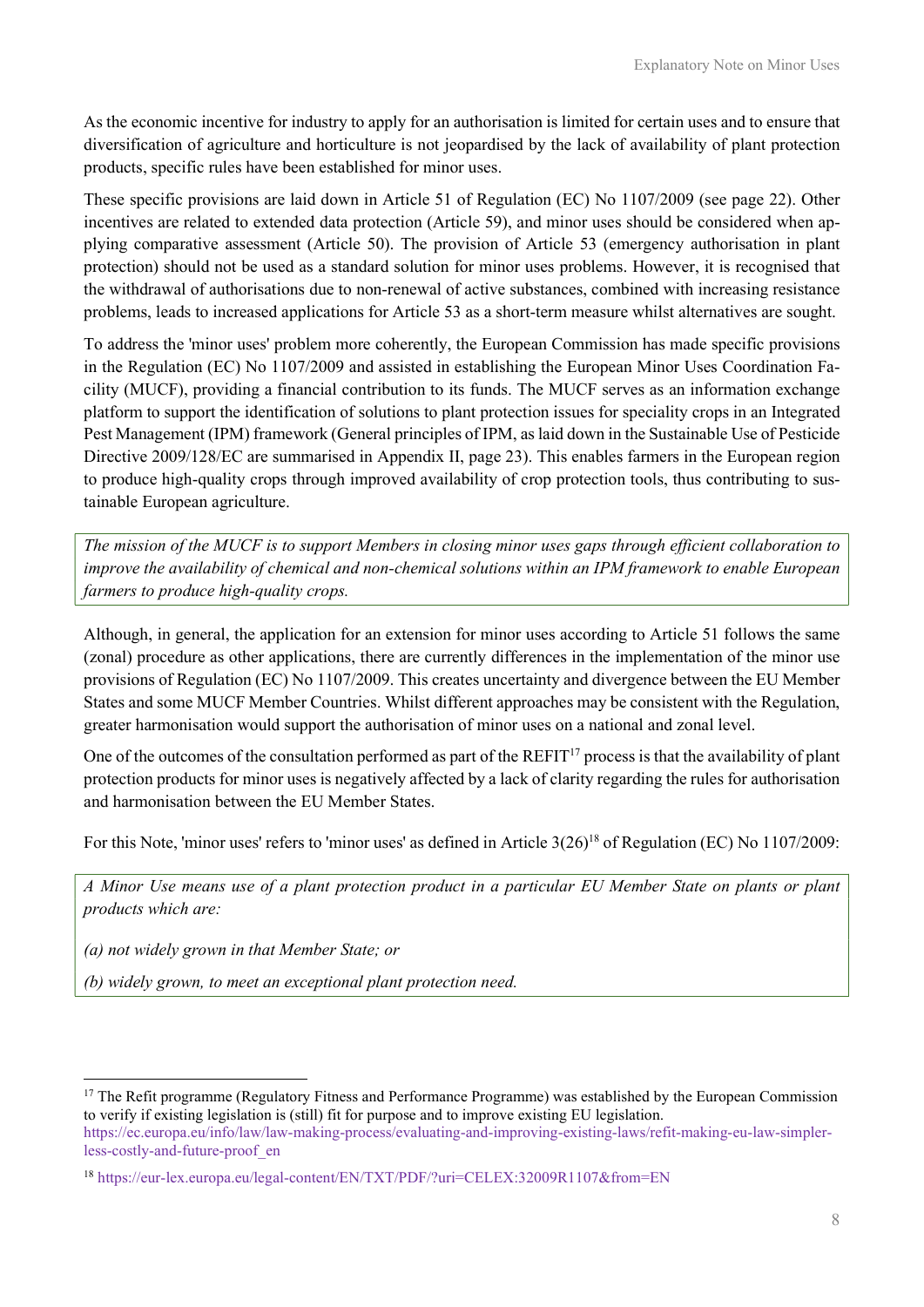# 2 Objectives & Scope

### 2.1 Objectives

This 'Explanatory Note on Minor Uses' on the implementation of Article 51 and other provisions related to minor uses (hereinafter referred to as the 'Note') has been developed to encourage EU Member States, the United Kingdom, Norway and Switzerland to take a consistent approach in the evaluation of dossiers, the use of the risk envelope approach, and in the use of relevant extrapolation tables, e.g. EPPO efficacy extrapolation tables<sup>19</sup> and extrapolation possibilities for residues (as listed in the Technical Guideline on data requirements for setting MRLs, comparability of residue trials and extrapolation of residue data on products from plant and animal origin<sup>20</sup> [Repealing and replacing the existing Guidance Document SANCO 7525/VI/95 REV. 10.3]).

The Note is intended to stimulate the practical implementation of Regulation (EC) No 1107/2009, to reduce obstacles and other impediments for mutual recognition of minor uses between EU Member States, the United Kingdom, Norway, Switzerland and to encourage harmonisation.

The Note explains the application procedures to professional users, agricultural organisations, official or scientific bodies involved in agricultural activities and other stakeholders.

### 2.2 Scope

The Note has been developed to provide comprehensive information on minor uses procedures in the context of the implementation of Article 51 and other provisions related to minor uses for different parties such as authorisation holders, official or scientific bodies involved in agricultural activities, professional agricultural organisations, professional users and competent authorities, as well as for the MUCF Commodity Expert Groups (Chapter 8) and Horizontal Expert Groups (HEG).

Issues related to safeners and synergists (according to Article 25(3) of Regulation (EC) No 1107/2009) are not considered in this Note.

# 3 EU approval of active substances, authorisation of plant protection products and legal framework

The approval process for active substances and the authorisation process for plant protection products are summarised below.

### 3.1 General description of the approval process

Active substances have to be approved under Regulation (EC) No 1107/2009, and a dossier has to be compiled according to the data requirements as laid down in Part A and Part B of Regulation (EU) No 283/2013 (active substance) and Part A and Part B of Regulation (EU) No 284/2013 (plant protection product). The legal framework is also the basis for the peer review and decision-making process, and therefore the data requirements and the protection goals as laid down in the Uniform Principles, Part I and Part II (Regulation (EU) No 546/2011), have to be respected.

In general, data requirements can be fulfilled by submitting studies, a reasoned approach and relevant literature. If applicants submit relevant literature, they should explicitly reference the specific data requirements addressed

<sup>&</sup>lt;sup>19</sup> https://www.eppo.int/ACTIVITIES/plant\_protection\_products/extrapolation\_tables

<sup>&</sup>lt;sup>20</sup> https://ec.europa.eu/food/system/files/2020-11/pesticides\_mrl\_guidelines\_app-d.pdf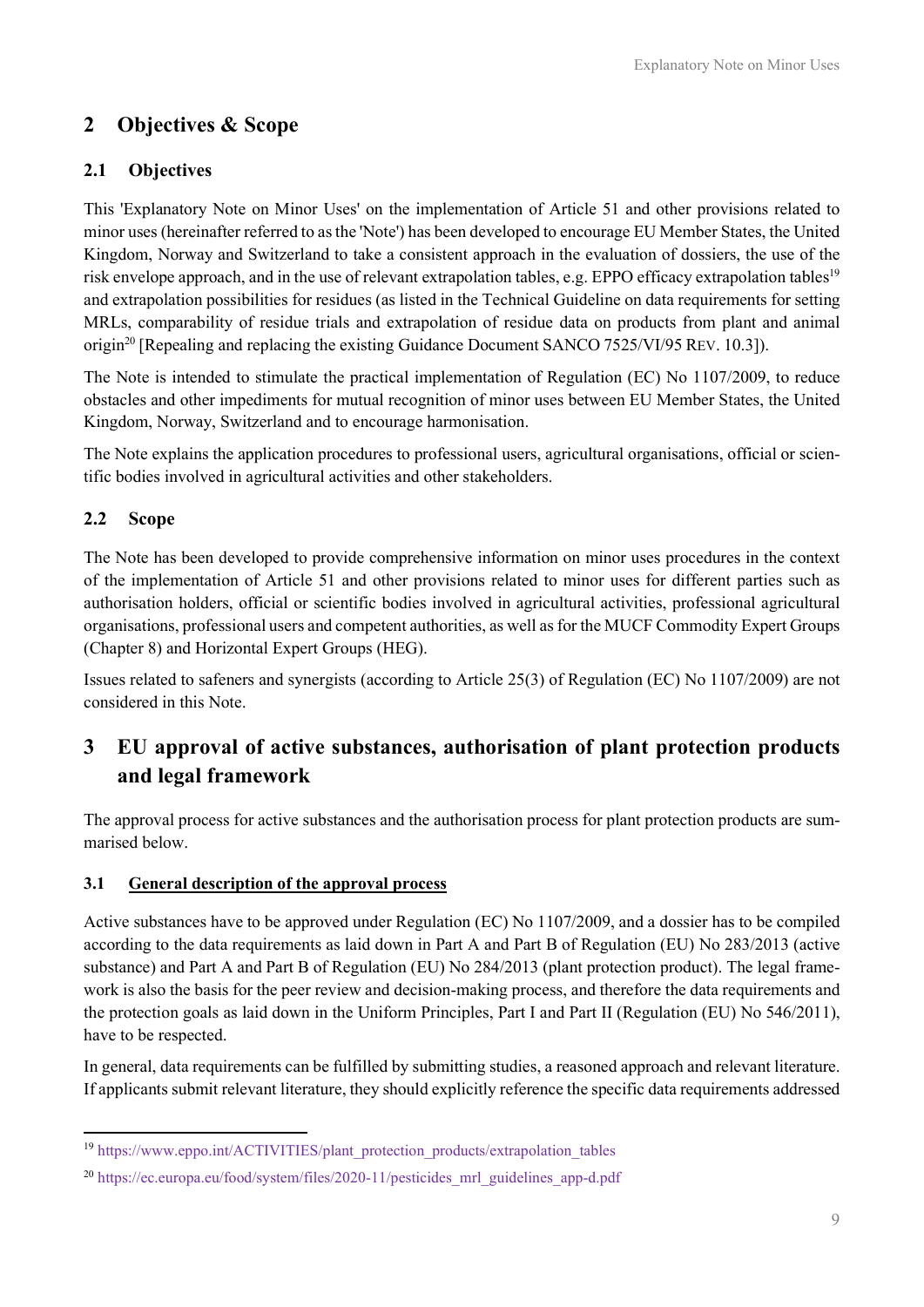by this literature. Where scientific literature is provided, it should have been searched for and selected without bias and determined to be 'reliable'. In this respect, the EFSA guidance on the submission of scientific peerreviewed open literature applies (EFSA 2011; see also Article 8(5) of Regulation (EC) No 1107/2009)<sup>21</sup>.

When providing technical reports/studies on the properties or safety on the active substance concerning human or animal health, the environment or efficacy, the tests and analyses should be conducted under the principles of Good Laboratory Practice (GLP) and Good Experimental Practice (GEP) according to the provisions in Article 3(19)(20) of Regulation (EC) No 1107/2009 and Regulation (EU) N0 283/2013, Introduction Point 3 and Regulation (EU) No 284/2013, Introduction Point 3 with the underlying practical arrangements. Residue data must be provided according to good experimental practice (GEP) and good laboratory practice (GLP). However, the GLP- and GEP-requirement is accepted as not applying to studies reported in a journal with a published robust peer-review policy.

It should be noted that the test methods should be those specified in Commission Communications 2013/C 95/01 and 2013/C 95/02. Any other methods used or deviations from the methods should be justified. Where the identity of the test substance or material has not been adequately specified, or its stability in dosing vehicles or solvents used is questionable, the impact on the validity/reliability and usefulness of the test or study has to be assessed.

More detailed information on the EU approval process for active substances is given at: https://ec.europa.eu/food/plants/pesticides/approval-active-substances\_en

#### 3.2 General description of the authorisation process of plant protection products

Plant protection products (PPPs) contain at least one approved active substance; these include compounds from different origins, e.g., 'conventional' chemicals and biologicals such as micro-organisms, pheromones, semiochemicals or botanicals.

Before any PPP can be placed on the market or used, it must be authorised in the Member State(s) concerned. A zonal system operates in the EU to enable a harmonised and efficient system.

The EU is divided into three regulatory zones for authorising plant protection products: North, Central and South. The implementation of the zonal system is laid down in SANCO/13169/2010 rev. 11 - 25 Jan 2021 'Guidance Document on zonal evaluation and mutual recognition, withdrawal and amendment of authorisations under Regulation (EC) No 1107/2009<sup>'22</sup>.

A Member State assesses applications on behalf of other countries in their zone or on behalf of all zones. Regulation (EC) No 1107/2009 sets out the requirements, procedure and timeframes for authorisation of PPPs. Further details about authorisation for minor uses are provided in Chapter 4 of this Note.

More detailed information on the EU authorisation process is given in: https://ec.europa.eu/food/plants/pesticides/authorisation-plant-protection-products\_en

<sup>21</sup> https://www.efsa.europa.eu/en/efsajournal/pub/2092

<sup>&</sup>lt;sup>22</sup> https://ec.europa.eu/food/system/files/2021-01/pesticides\_aas\_guidance\_mut\_rec\_en.pdf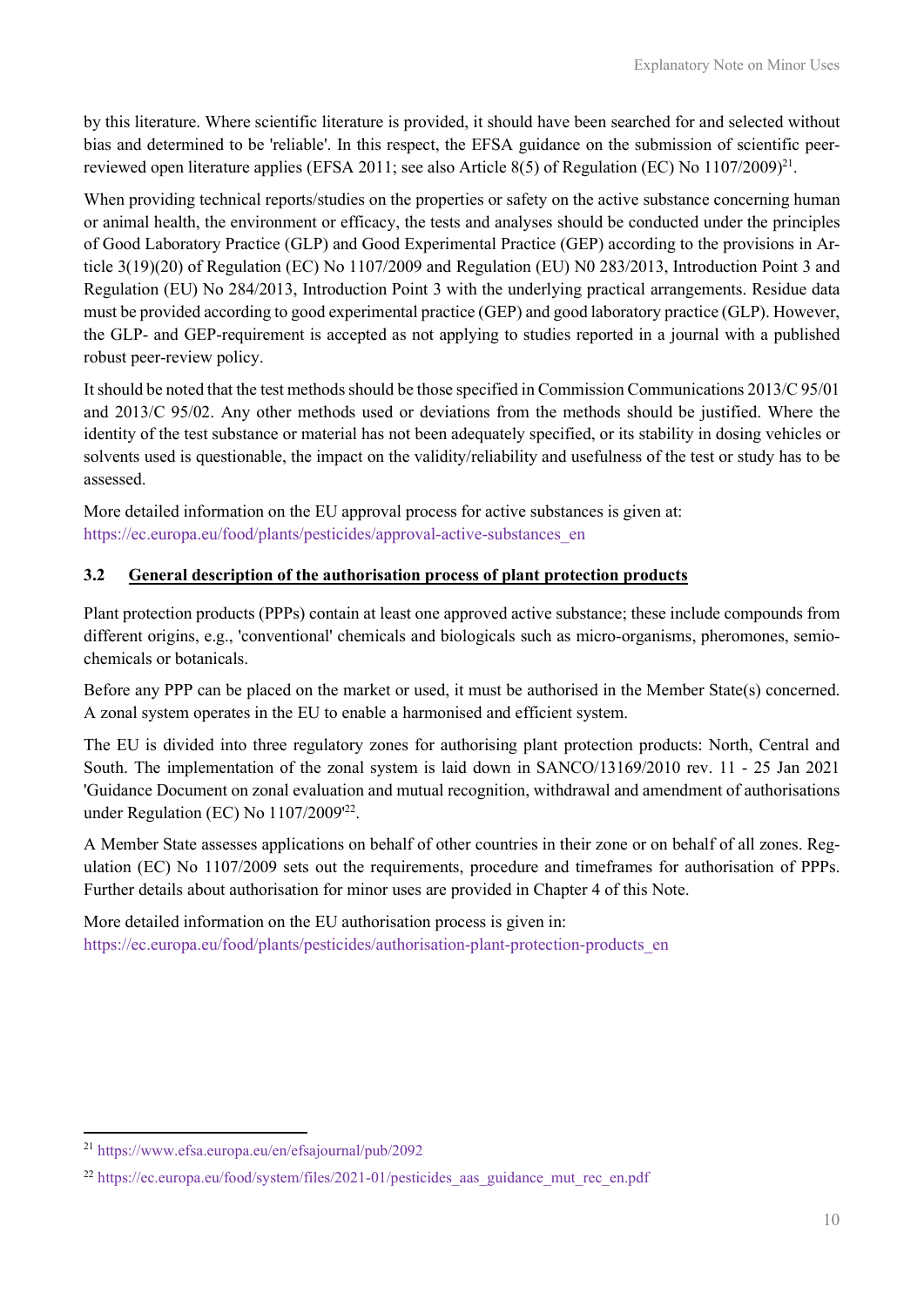### 4 Authorisations for minor uses

This Chapter has been compiled to describe the legal requirements and procedures for authorisations for minor uses as laid down in Regulation (EC) No 1107/2009 and associated legislation. An overview of the general principles of the zonal system, mutual recognition, and applications for minor uses and are intended to encourage harmonisation of authorisation procedures for minor uses in accordance with Regulation (EC) No 1107/2009 is presented.

An applicant can apply for an authorisation for a minor use according to Article 33, Article 40 (1, 2) or Article 51 (1, 7). The general principles of the zonal system, mutual recognition, and applications for extension of authorisations for minor uses are described in Table 1.

The implementation of the zonal system and the principle of mutual recognition is laid down in SANCO/13169/2010 rev. 11 - 25 Jan 2021 'Guidance Document on zonal evaluation and mutual recognition, withdrawal and amendment of authorisations under Regulation (EC) No 1107/2009'.

#### 4.1 Principle of the risk envelope approach

The risk envelope is a concept that exploits the idea that in each area of assessment, the supported uses of a product can be grouped taking into account specific criteria (e.g., crop, application rate, number of applications, timing, etc. and the assessment can cover a group of uses rather than individual uses. Beyond that, it may be possible to identify a 'worst-case group' for a specific field of assessment, which can be assessed as representative for all other groups, i.e., the assessment of this worst-case use or group will cover all other situations where the Good Agricultural Practice (GAP) is less critical or the same (see Guidance Document SANCO/11244/2011 rev.  $5^{23}$ ). Whenever possible, the risk envelope approach should be used. This should be substantiated within the assessment when the risk envelope is used. Aspects that are covered by the risk envelope should not be reassessed. Application of the risk-envelope approach is a risk management decision and utilises risk assessment where necessary.

#### 4.2 Draft Registration Report for an extension of authorisation for minor uses according to Article 51

To optimise and facilitate a harmonised process for minor uses applications, the use of the draft Registration Report (dRR) may be considered. The current templates of dRR (all sections: https://ec.europa.eu/food/plants/pesticides/approval-active-substances/guidelines-active-substances-and-plantprotection-products\_en) already include minor uses. However, a simplified format of the dRR for Article 51 applications for minor uses can be used. It should be agreed between the applicant and regulatory authority who should complete the dRR for minor uses. The competent authority may assist as they perform an evaluation and assessment in all cases. If this is done, there should be a clear division between those who help or complete the dRR and those who assess it for regulatory purposes. For an Article 51 application, at least part A (risk management) and relevant sections of part B should be completed. Within this dRR, reference should always be made to the final Registration Report (RR) prepared by the zonal Rapporteur Member State (zRMS) to grant the original authorisation for the product. If reference is made to the final Registration Report, it should be ensured that the final Registration Report is prepared in English and is available for all EU Member States on CIRCABC. Access for a grower or a growers' association to the final Registration Report should be facilitated. Reference to the final Registration Report is essential for areas of the risk assessment that do not need to be updated due to the extension of authorisation for minor uses applications. The dRR sections on the minor use assessment will be uploaded on CIRCABC.

<sup>&</sup>lt;sup>23</sup> https://ec.europa.eu/food/system/files/2016-10/pesticides\_ppp\_app-proc\_guide\_doss\_risk-env\_20110314.pdf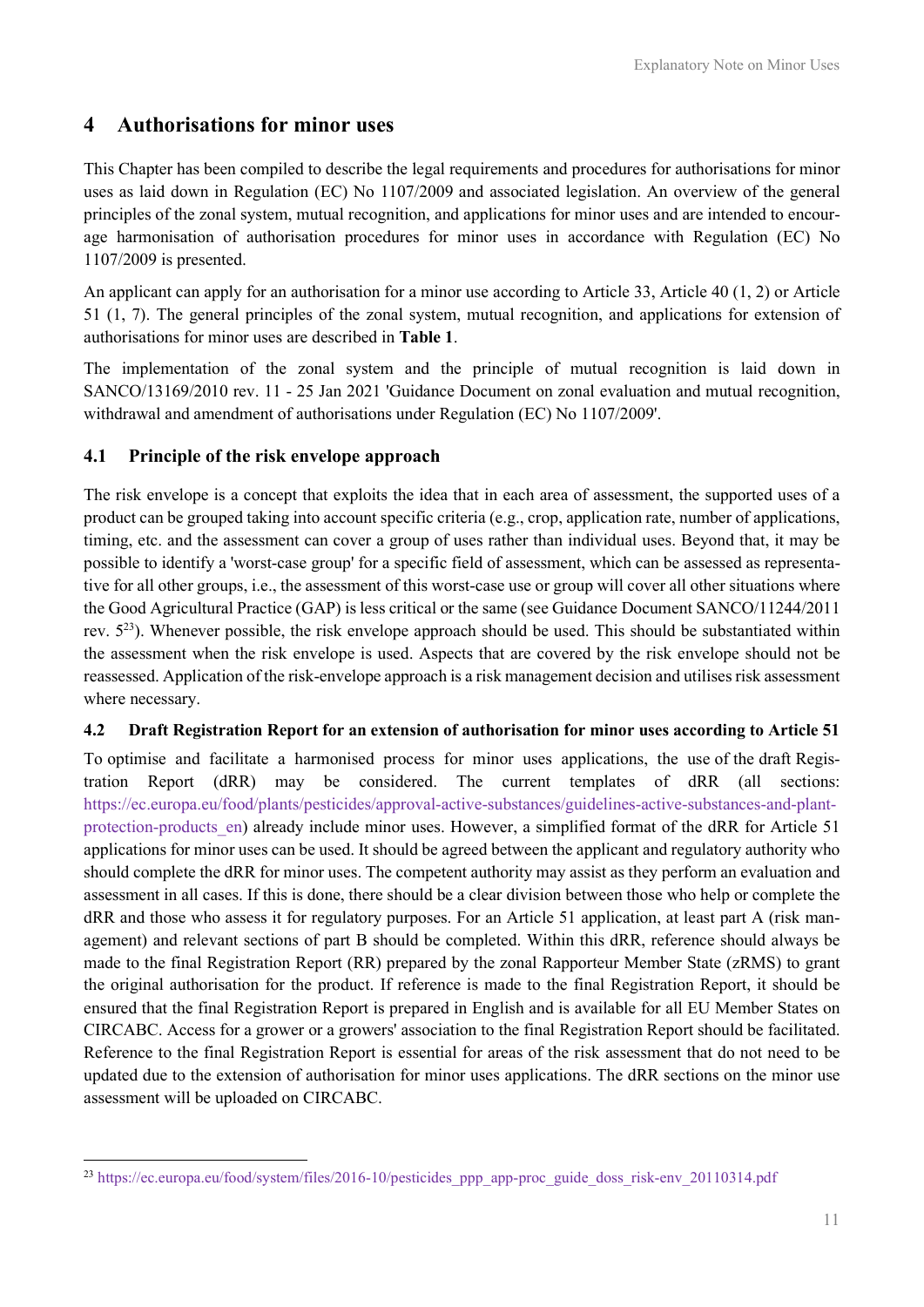Table 1: Overview of the general principles of the zonal system for minor uses, mutual recognition and applications for extension of authorisations for minor uses.

| <b>Aspect: Applicant</b> |                                                                                              |  |
|--------------------------|----------------------------------------------------------------------------------------------|--|
| <b>Article 33</b>        | Applicant                                                                                    |  |
| Application for          | (not defined).                                                                               |  |
| authorisation            |                                                                                              |  |
| <u>Article 40(1)</u>     | Authorisation holder.                                                                        |  |
| General mutual           |                                                                                              |  |
| recognition of au-       |                                                                                              |  |
| thorisations             |                                                                                              |  |
| <u>Article 40(2)</u>     | The holder of an authorisation, or official or scientific bodies involved in agricultural    |  |
| General mutual           | activities or professional agricultural organisations.                                       |  |
| recognition of           |                                                                                              |  |
| authorisations           |                                                                                              |  |
| <u>Article 51(1)-(6)</u> | The authorisation holder, official or scientific bodies involved in agricultural activities, |  |
| Extension of             | professional agricultural organisations, or professional users.                              |  |
| authorisations for       |                                                                                              |  |
| minor uses               |                                                                                              |  |
| <u> Article 51(7)</u>    | The authorisation holder, official or scientific bodies involved in agricultural activities, |  |
| Specific mutual          | professional agricultural organisations, or professional users.                              |  |
| recognition for          |                                                                                              |  |
| minor uses               |                                                                                              |  |
|                          | <b>Aspect: Requirements, consent, and procedure</b>                                          |  |
| Article 33               | See Articles 28-39 of Regulation (EC) No 1107/2009.                                          |  |
|                          | Applications are evaluated on a zonal basis. For use in greenhouses, as post-harvest         |  |
|                          | treatment, for treatment of empty storage rooms and for seed treatment, the zone means       |  |
|                          | all zones defined in Annex 1 of Regulation (EC) No 1107/2009. Also, other indoor uses,       |  |
|                          | e.g., mushrooms or witloof, fall under the single EU zone concept.                           |  |
| Article $40(1)$          | The authorisation was granted by a reference Member State (MS) which either belongs          |  |
|                          | to the same zone, or by a reference MS which belongs to a different zone provided that       |  |
|                          | the authorisation for which the application was made is not used for the purpose of          |  |
|                          | mutual recognition in another MS within the same zone. Article 41 and 42 apply.              |  |
|                          | Please note that as the product is already authorised in an MS before the minor use is       |  |
|                          | applied for, it may be more expedient to apply for minor use in accordance with Article      |  |
|                          | 51. It is advisable to consult the relevant MS regarding which Article would be most         |  |
|                          | expedient to apply under.                                                                    |  |
| Article $40(2)$          | The consent of the authorisation holder is necessary. However, if the authorisation          |  |
|                          | holder refuses its consent, the competent authority of the MS concerned may accept the       |  |
|                          | application on public interest grounds.                                                      |  |
|                          | In such case, the applicant under Article $40(2)$ 'must demonstrate that the use of such a   |  |
|                          | plant protection product is of general interest for the MS of introduction'.                 |  |
|                          | Applications for mutual recognition can only be made if there is an existing authorisa-      |  |
|                          | tion in the reference MS granted in accordance with Article 29.                              |  |
|                          | Mutual recognition may be applied for 'the same use', meaning the same crop-pest com-        |  |
|                          | bination. Mutual recognition is possible from one minor use to another minor use and         |  |
|                          | from a major use to a minor use.                                                             |  |
| Article 51(1)-(6)        | The applicant may ask for the authorisation of a plant protection product already au-        |  |
|                          | thorised in the MS concerned to be extended to minor uses not yet covered by that            |  |
|                          | authorisation.                                                                               |  |
|                          | An application can be made without the consent of the authorisation holder.                  |  |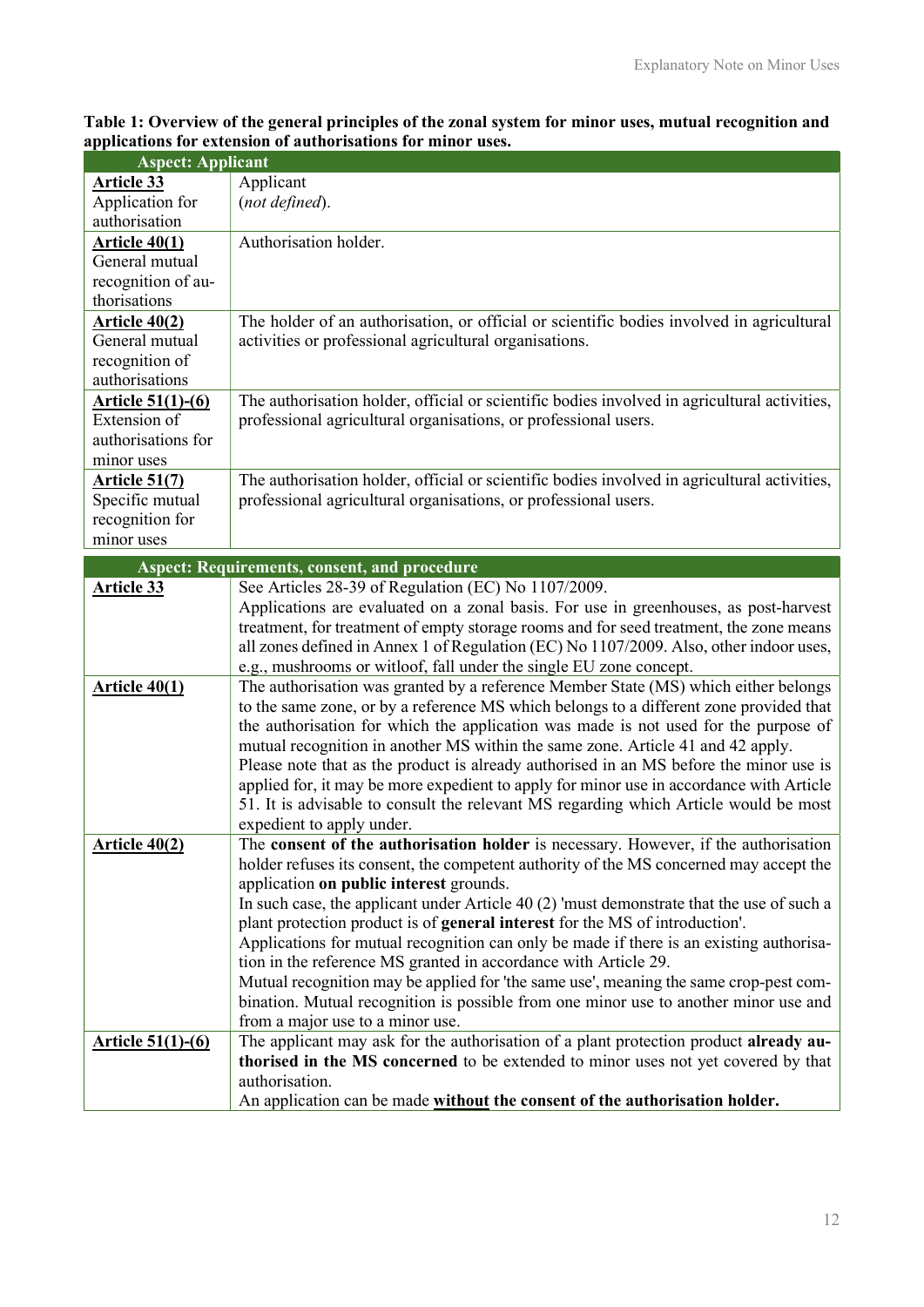|                      | According to Article 51, applications of authorisations for minor uses could follow the                                                                                           |
|----------------------|-----------------------------------------------------------------------------------------------------------------------------------------------------------------------------------|
|                      | zonal system, if appropriate <sup>24</sup> .                                                                                                                                      |
|                      | According to Article $51(3)$ , MS may take measures to facilitate or encourage submitting                                                                                         |
|                      | applications for minor use extensions. Different options are listed in Chapter 7.                                                                                                 |
|                      | According to Article $51(4)$ , the extension may take the form of an amendment to the                                                                                             |
|                      | existing authorisation (independently of the legal basis of the authorisation, e.g., under                                                                                        |
|                      | Article 33, 40 or 51) or maybe a separate authorisation in accordance with the adminis-                                                                                           |
|                      | trative procedures of that MS. Article $51(5)$ :                                                                                                                                  |
|                      | When MS grant an extension of authorisation for a minor use, they shall inform the                                                                                                |
|                      | authorisation holder of the product, who may change the labelling accordingly in ac-                                                                                              |
|                      | cordance with the national procedure in the relevant MS. The MS shall ensure that users                                                                                           |
|                      | are entirely and explicitly informed of the new instructions for use. If the authorisation                                                                                        |
|                      | holder does not change the labelling, the MS shall inform the users by means of an                                                                                                |
|                      | official publication or an official website. MS may make this information publicly avail-                                                                                         |
|                      | able for all authorised minor uses.                                                                                                                                               |
|                      | It is possible to apply for amendments, e.g., change to the period of application, a                                                                                              |
|                      | change in the preharvest interval (PHI), a crop grown in a different season (e.g., summer                                                                                         |
|                      | and winter grown lettuce), additional pests (e.g., T. absoluta, D. suzukii), or crops (e.g.,<br>quinoa, Miscanthus) to the authorisation. Such amendments need to be supported by |
|                      | suitable risk assessments and data (if necessary).                                                                                                                                |
|                      | This may help to avoid Article 53 applications.                                                                                                                                   |
| <b>Article 51(7)</b> | Mutual recognition in accordance with Article 40(1) could be requested provided that                                                                                              |
|                      | those uses are also considered minor in the MS of application and in the reference                                                                                                |
|                      | MS.                                                                                                                                                                               |
|                      | An application can be made without the consent of the authorisation holder.                                                                                                       |
|                      | The provisions of Article 41 shall be followed.                                                                                                                                   |
|                      | The conditions of Article $40(2)$ are not applicable to mutual recognition under Article                                                                                          |
|                      | $51(7)$ (no need to demonstrate general interest).                                                                                                                                |

| <b>Aspect: Efficacy</b> |                                                                                              |
|-------------------------|----------------------------------------------------------------------------------------------|
| Article 33              | Appropriate efficacy data per EPPO zone to support authorisation for a PPP. Minor uses       |
|                         | may also be applied for under Article $33^{25}$ . EPPO Standard PP $1/226(3)$ provides guid- |
|                         | ance on the number of trials in target crops needed to demonstrate the efficacy of a plant   |
|                         | protection product at the recommended dose and per EPPO zone.                                |
| Article $40(1)$         | For mutual recognition, no additional efficacy data and evaluation is required for the       |
|                         | same use and under comparable agricultural practices.                                        |
| Article $40(2)$         | For mutual recognition, no additional efficacy data and evaluation is required for the       |
|                         | same use and under comparable agricultural practices.                                        |
| Article $51(1)-(6)$     | An extension of authorisation for minor use does not need to be supported by efficacy        |
|                         | data.                                                                                        |
| <b>Article 51(7)</b>    | For mutual recognition, no additional efficacy data and evaluation is required for the       |
|                         | same use and under comparable agricultural practices.                                        |

| Aspect: Assessment if the use is a minor use in the given MS |                                                                                           |  |
|--------------------------------------------------------------|-------------------------------------------------------------------------------------------|--|
| Article 33                                                   | Not assessed.                                                                             |  |
| Article $40(1)$                                              | Not assessed.                                                                             |  |
| Article $40(2)$                                              | Not assessed.                                                                             |  |
| Article $51(1)-(6)$                                          | The legal definition of a minor uses is in Article 3 (26) of Regulation 1107, but it is a |  |
|                                                              | national matter to assess whether the use is minor in the MS of application.              |  |
| Article $51(7)$                                              | As far there is no international harmonised definition of a minor use, it is a national   |  |
|                                                              | requirement to assess whether the use is minor in the MS of application.                  |  |

<sup>&</sup>lt;sup>24</sup> The Member States are strongly encouraged to share their assessment reports under Article 51 on CIRCABC.

<sup>&</sup>lt;sup>25</sup> An application under Article 33 could be applied simultaneously with a minor use extension under Article 51(1)-(6).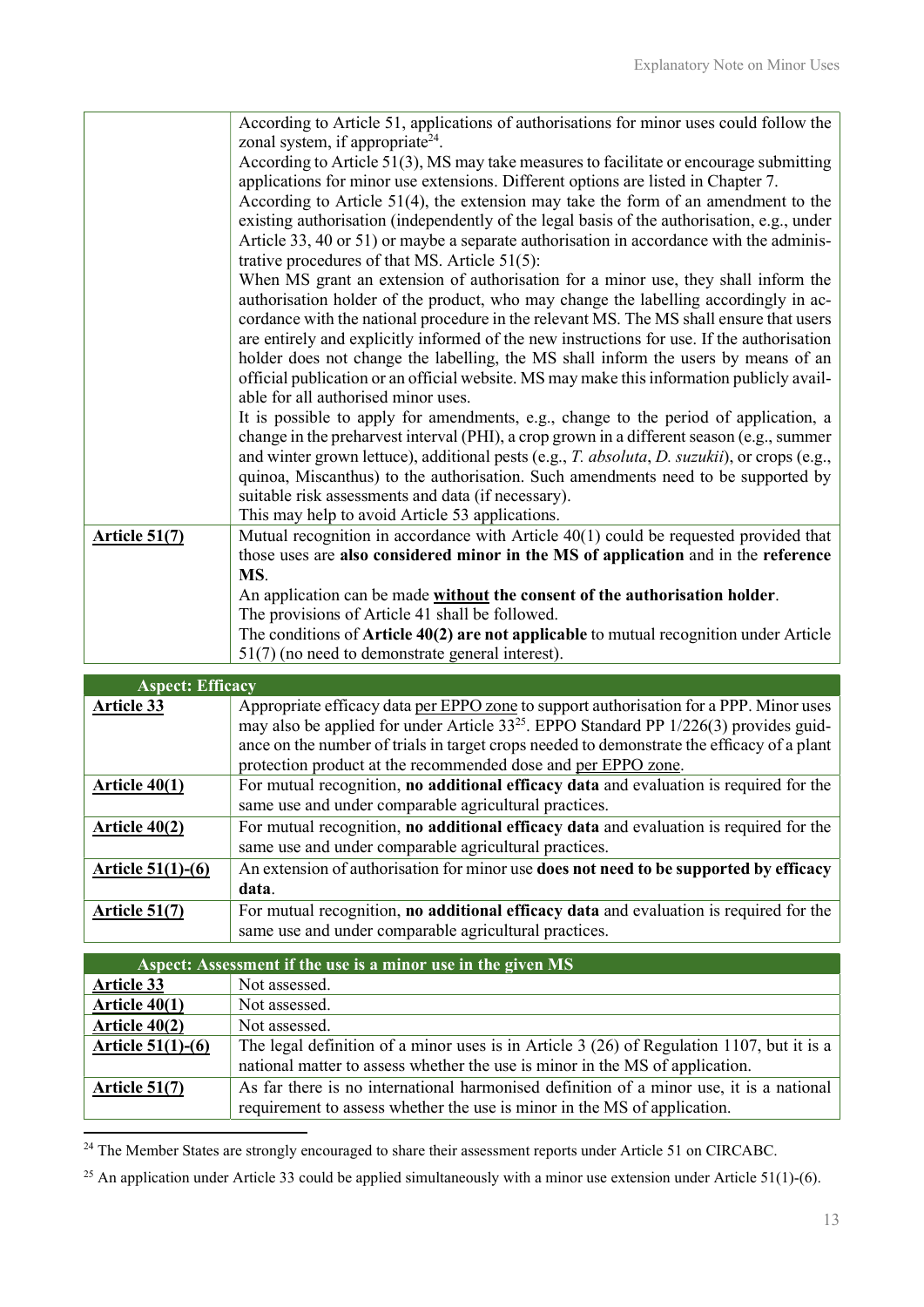| <b>Aspect: Assessment of the public interest</b> |                                                                                                 |  |
|--------------------------------------------------|-------------------------------------------------------------------------------------------------|--|
| <b>Article 33</b>                                | Not assessed.                                                                                   |  |
| <b>Article 40(1)</b>                             | Not assessed.                                                                                   |  |
| <b>Article 40(2)</b>                             | Yes, the text of Article $40(2)$ refers to the general interest, but it is considered to be the |  |
|                                                  | same as the public interest under Article 51.                                                   |  |
| Article 51(1)-(6)                                | Yes, Article $51(2)(c)$ .                                                                       |  |
|                                                  | Because of the different situations (availability of PPP authorisations, resistance situa-      |  |
|                                                  | tion, etc.) in the countries, the public interest has to be evaluated on national level.        |  |
| <b>Article 51(7)</b>                             | There is no direct reference to the public interest in Article $51(7)$ . However, some MS       |  |
|                                                  | apply 'per analogy' Article 51(2) and assess the public interest even for application un-       |  |
|                                                  | der Article 51(7).                                                                              |  |
|                                                  | <b>Aspect: Extrapolation regarding efficacy and residue</b>                                     |  |
| <b>Article 33</b>                                | Extrapolation is possible for efficacy (EPPO extrapolation tables) and residues (accord-        |  |
|                                                  | ing to SANCO 7525/VI/95 Rev. 10.3 or later).                                                    |  |
| <b>Article 40(1)</b>                             | Extrapolation is possible for efficacy (EPPO extrapolation tables) and residues (accord-        |  |
|                                                  | ing to SANCO 7525/VI/95 Rev. 10.3 or later).                                                    |  |
| Article 40(2)                                    | Extrapolation is possible for efficacy (EPPO extrapolation tables) and residues (accord-        |  |
|                                                  | ing to SANCO 7525/VI/95 Rev. 10.3 or later).                                                    |  |
| Article 51(1)-(6)                                | No efficacy data and evaluation are required for minor uses applications under Article          |  |
|                                                  | 51.                                                                                             |  |
|                                                  | Extrapolation is possible for residues (according to SANCO 7525/VI/95 Rev. 10.3 or              |  |
|                                                  | later).                                                                                         |  |
| <b>Article 51(7)</b>                             | No efficacy data and evaluation are required for minor uses applications under Article          |  |
|                                                  | 51.                                                                                             |  |
|                                                  | Extrapolation is possible for residues (according to SANCO 7525/VI/95 Rev. 10.3 or              |  |
|                                                  | later).                                                                                         |  |
|                                                  | Aspect: Risk assessment: residue, environmental fate, ecotoxicology, and toxicology             |  |
| <b>Article 33</b>                                | The risk assessment should reflect guidance applicable at the date that the zRMS re-            |  |
|                                                  | ceived the application.                                                                         |  |
|                                                  | The risk envelope should be used whenever possible. Aspects that are covered by the             |  |
|                                                  | risk envelope should not be reassessed.                                                         |  |
| <b>Article 40(1)</b>                             | Application of new guidance documents should be limited to aspects that are justified           |  |
|                                                  | by national circumstances.                                                                      |  |
|                                                  | A complete reassessment of the PPP should be avoided.                                           |  |
| <b>Article 40(2)</b>                             | Application of new guidance documents should be limited to aspects that are justified           |  |
|                                                  | by national circumstances.                                                                      |  |
|                                                  | A complete reassessment of the PPP should be avoided.                                           |  |
| <u>Article 51(1)-(6)</u>                         | Application of new guidance documents should be avoided as far as possible for minor            |  |
|                                                  | use extensions as the already authorised uses are already evaluated.                            |  |
|                                                  | The risk envelope should be used whenever possible. For aspects that are not covered            |  |
|                                                  | by the risk envelope, the risk assessment should reflect guidance applicable at the date        |  |
|                                                  | that the MS received the application.                                                           |  |
|                                                  | A complete reassessment of the PPP should not be performed.                                     |  |
| <u>Article 51(7)</u>                             | Application of new guidance documents should be limited to aspects that are justified           |  |
|                                                  | by national circumstances.                                                                      |  |
|                                                  | A complete reassessment of the PPP should not be performed.                                     |  |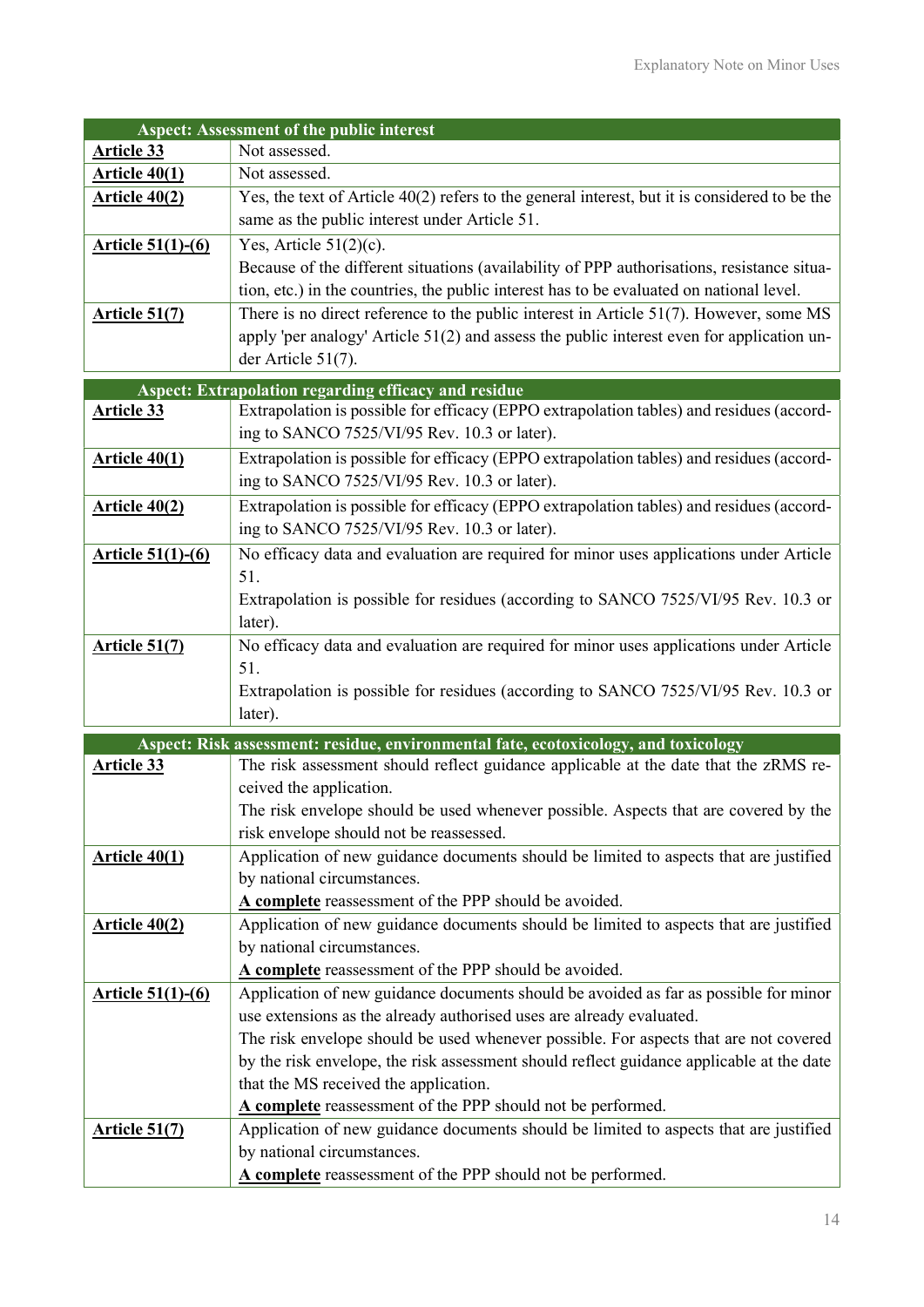| <b>Aspect: Comparative Assessment</b> |                                                                                                                                                         |
|---------------------------------------|---------------------------------------------------------------------------------------------------------------------------------------------------------|
| <b>Article 33</b>                     | Article $50(1)(d)$ : The consequences on minor use authorisations should be considered                                                                  |
|                                       | when performing a comparative assessment.                                                                                                               |
|                                       | More information can be found in the 'Guidance Document on Comparative Assess-                                                                          |
|                                       | ment, SANCO/11507/2013 rev. 12' and EPPO Standard PP 1/271 (3).                                                                                         |
| Article 40(1)                         | Not obligatory; it is up to the MS. The MS can also refuse mutual recognition based on                                                                  |
|                                       | Article $41(2)b$ ) where the plant protection product contains a candidate for substitution.                                                            |
| <b>Article 40(2)</b>                  | Not obligatory; it is up to the MS The MS can also refuse mutual recognition based on                                                                   |
|                                       | Article $41(2)b$ ) where the plant protection product contains a candidate for substitution.                                                            |
| Article 51(1)-(6)                     | No Comparative Assessment should be conducted.                                                                                                          |
| <b>Article 51(7)</b>                  | No Comparative Assessment should be conducted.                                                                                                          |
| <b>Aspect: Liability</b>              |                                                                                                                                                         |
| Article 33                            | Authorisation holder.                                                                                                                                   |
| <b>Article 40(1)</b>                  | Authorisation holder.                                                                                                                                   |
| Article 40(2)                         |                                                                                                                                                         |
| <b>Article 51(1)-(6)</b>              | Article 51(5): Authorisation holder of the plant protection product already authorised in                                                               |
|                                       | the MS concerned. When the authorisation holder refuses its consent under Article                                                                       |
|                                       | $51(5)$ , the liability is assumed by the person using the product for which the minor use                                                              |
|                                       | is granted. Where the authorisation holder declines, the MS shall ensure that users are                                                                 |
|                                       | entirely and explicitly informed as to instructions for use by means of an official publi-                                                              |
|                                       | cation or an official website.                                                                                                                          |
|                                       | The official publication or, where applicable, the label shall include a reference to the                                                               |
|                                       | liability of the person using the plant protection product with respect to failures con-                                                                |
|                                       | cerning the efficacy or phytotoxicity of the product for which the minor use was granted.                                                               |
|                                       | The minor use extension shall be separately identified in the label.                                                                                    |
| <b>Article 51(7)</b>                  | Article $51(5)$ 'per analogy'.                                                                                                                          |
| <b>Aspect: Data Protection</b>        |                                                                                                                                                         |
|                                       | More information about Data protection can be found in the Commission Notice 2019/C 229/01(Technical                                                    |
|                                       | Guidelines on Data Protection according to Regulation (EC) No 1107/2009), published in the OJ C 229/1.                                                  |
| <b>Article 33</b>                     | The general provisions of Article 59-62 apply.                                                                                                          |
| <b>Article 40(1)</b>                  | The general provisions of Article 59-62 apply.                                                                                                          |
| Article 40(2)                         | Data protection could be granted only for data supporting the mutual recognition appli-                                                                 |
|                                       | cation. In this case, Article 59(1) applies, and the data protection is ten years $^{26}$ .                                                             |
| Article 51(1)-(6)                     | According to Article 59(1), the period of data protection shall be extended by three                                                                    |
|                                       | months for each extension of authorisation for minor uses as defined in Article $51(1)$ ,                                                               |
|                                       | except where the extension of authorisation is based on extrapolation, and if the author-                                                               |
|                                       | isation holder makes the applications for such authorisations at the latest five years after                                                            |
|                                       | the date of the first authorisation in that MS. The total period of data protection may in                                                              |
|                                       | no case exceed 13 years. For plant protection products covered by Article 47 (low-risk                                                                  |
|                                       | plant protection products), the total period of data protection may in no case exceed 15                                                                |
|                                       | years.                                                                                                                                                  |
|                                       | According to Article $59(1)$ , the same data protection rules as for the first authorisation                                                            |
|                                       | shall also apply to test and study reports submitted by third parties for authorisation                                                                 |
|                                       | extension for minor uses as referred to in Article $51(1)$ .<br>Data protection could be granted only for data supporting the mutual recognition appli- |
| <u>Article 51(7)</u>                  | cation and only if requested by the concerned MS. In this case, Article 59(1) applies,                                                                  |
|                                       | and the data protection is ten years. <sup>27</sup>                                                                                                     |
|                                       |                                                                                                                                                         |

<sup>&</sup>lt;sup>26</sup> See point 22 of the Technical Guidelines on Data Protection according to Regulation (EC) No 1107/2009), published in the OJ C 229/1.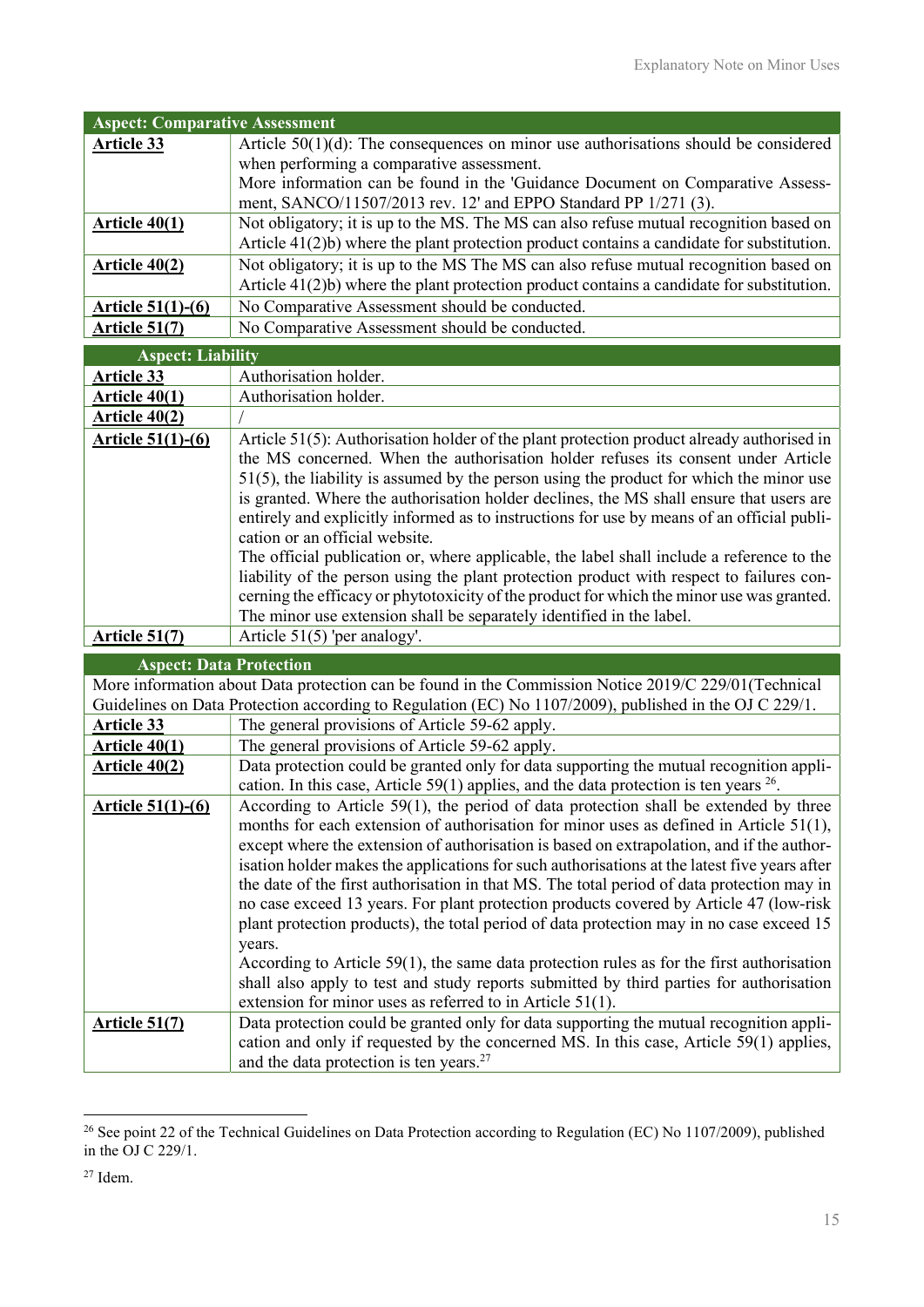### 4.3 Renewal

After the renewal of the approval of an active substance, an authorisation shall be renewed, in accordance with Article 43, by the authorisation holder. The applicant should provide a list of all the intended uses in the zone (or interzonal if applicable). In this list, minor uses authorised according to Article 51 should be mentioned in the GAP-table separately.

Particular when products contain more than one active substance (with subsequent evaluations/assessments of the PPP), and category 4 studies (see definition on page 3) are needed, a possible extension for a minor use may be delayed considerably, and this is a disadvantage for minor uses. If the extension for the minor uses can be based on extrapolation and the use is already covered by the original risk envelope assessment, it will be possible to extend the authorisation. In this respect, the 'original risk envelope' is the risk envelope used for the (first) authorisation.

More information can be found in the 'Guidance Document on the Renewal of Authorisations according to Article 43 of Regulation (EC) No 1107/2009 (SANCO/2010/13170 rev. 14)<sup>28</sup>.

# 5 Residues and MRLs in or on treated products, food and feed

Residue data should be provided for all edible (food and feed) crops and crops grown in rotation with edible crops to demonstrate compliance with established MRLs, or to propose new MRLs, and to enable a consumer dietary intake risk assessment. The applicant should ensure that its minor use application is accompanied by an MRL application if required. This means that sufficient data on storage stability, plant metabolism data, processing, rotational crops and livestock are available. The most common problem is the lack of plant metabolism data.

To evaluate residue behaviour and the setting of maximum residue levels (MRLs) according to Regulation (EC) No 396/2005, the European Union has been divided into two zones, a Northern European and a Southern European zone. For use in greenhouses, as post-harvest treatment and for treatment of empty storage rooms, one residue zone applies. The number of crops residue trials to provide should be specified according to Regulation (EU) No 283/2013 (active substance) or the Technical Guideline on data requirements for setting MRLs, comparability of residue trials and extrapolation of residue data on products from plant and animal origin [Repealing and replacing the existing Guidance Document SANCO 7525/VI/95 REV. 10.3].

As a general rule, the minimum number of trials varies between 4 independent trials per residue zone for a minor crop and eight independent trials per zone for a major crop. In certain specific circumstances, reducing the number of trials is acceptable. According to Regulation (EU) No 283/2013, if the GAP is the same in both residue zones, six trials equally distributed in the representative growing zones are generally sufficient for a minor crop. Under Regulation (EU) No 544/2011, at least four trials per zone are required, even if the GAP is the same in both zones.

Extrapolation possibilities (for residues) can be found in the Technical Guideline on data requirements for setting MRLs, comparability of residue trials and extrapolation of residue data on products from plant and animal origin [Repealing and replacing the existing Guidance Document SANCO 7525/VI/95 REV. 10.3]). Extrapolations can also provide solutions for minor crops, for which the available residue trials would often not be sufficient to derive MRL proposals: Extrapolation, however, is not limited to minor crops but can apply for major crops where insufficient residue data for the specific crop are available or for deriving MRLs for crop groups.

<sup>&</sup>lt;sup>28</sup> https://ec.europa.eu/food/system/files/2016-11/pesticides aas guidance renewal 1107-2009.pdf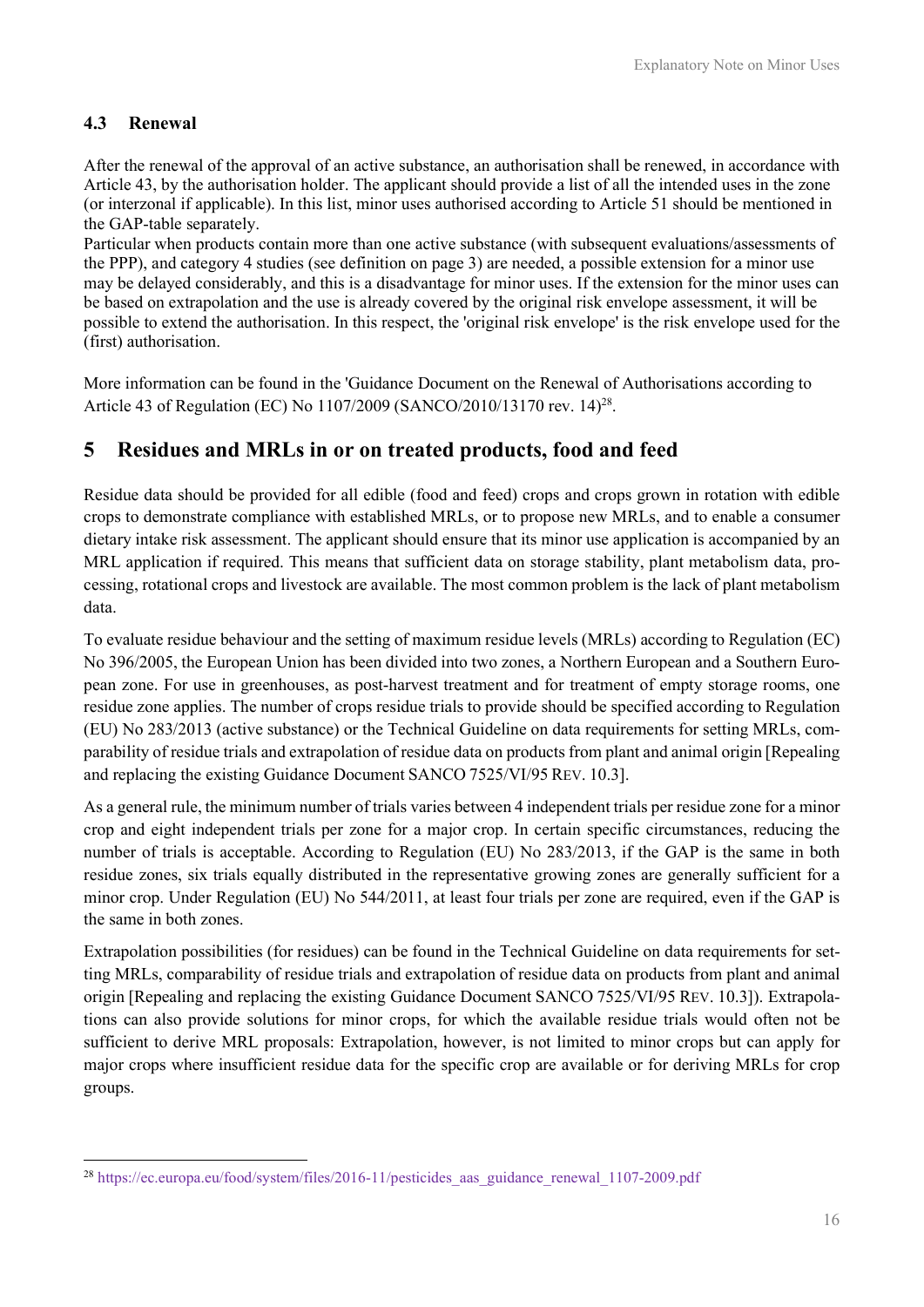As laid down in the introduction of the Annex to Commission Regulation (EU) No 283/2013 and No 284/2013, both the field phase and the analytical part of residue trials should be conducted in accordance with the GLP principles. However, for minor crops the field phase may be conducted by official or officially recognised testing facilities or organisations which satisfy at least the requirements as laid down in point 3.2 and 3.3 of the introduction of the Annex to Regulation (EU) No 284/2013. The analytical phase, if not done in accordance with the GLP requirements, shall be conducted by laboratories accredited for the relevant method in accordance with the European standard EN ISO/IEC 17025 'General requirements for the competence of testing and calibration laboratories'.

Residue data obtained from trials respecting the principles of GLP and GEP generated outside the EU or from another EU residue zone should be considered in granting minor uses extensions (see OECD Test Guideline 509: Crop Field Trial<sup>29</sup>).

It is acceptable that part of the trials have been conducted outside the Union for minor uses. In Regulation (EC) No 283/2013, it is stated under Part A Section 6.3: Part of the trials may be replaced by trials performed outside the Union, provided that they correspond to the critical GAP and that the production conditions (such as cultural practices, climatic conditions) are comparable.

In all crops, including speciality crops, residue data are not required for some groups of (bio)pesticides if it has been determined that quantifiable residues (limit of quantification according to Regulation (EC) No 396/2005) on the consumable commodity are unlikely to occur or that residue levels are unlikely to exceed natural exposure levels during outbreaks of the pest (see Guidance Document on criteria for the inclusion of active substances into Annex IV of Regulation (EC) No 396/2005; SANCO 11188/2013, rev.  $2^{30}$ .

# 6 Efficacy

According to Article 51(2), no efficacy data and evaluations are required for an extension of authorisation for a minor use.

When an authorisation for a PPP, including minor uses, has been granted according to Article 33, efficacy for the minor uses has been addressed by trials and extrapolations. For the efficacy evaluation of plant protection products, Europe has been divided by the European and Mediterranean Plant Protection Organization (EPPO) into EPPO zones: These EPPO zones consider different agro-climatic subareas for the purpose of efficacy evaluation trials on PPPs. These zones are the Mediterranean zone, the Maritime zone, the North-East zone and the South-East zone (https://pp1.eppo.int/standards/PP1-241-2).

Efficacy trials should be conducted in accordance with relevant EPPO Standards. More detailed information about EPPO standards is given at: https://pp1.eppo.int/.

<sup>29</sup> https://www.oecd.org/env/test-no-509-crop-field-trial-9789264076457-en.htm

<sup>30</sup> https://ec.europa.eu/food/system/files/2016-10/pesticides\_mrl\_guidelines\_sanco-2013-11188.pdf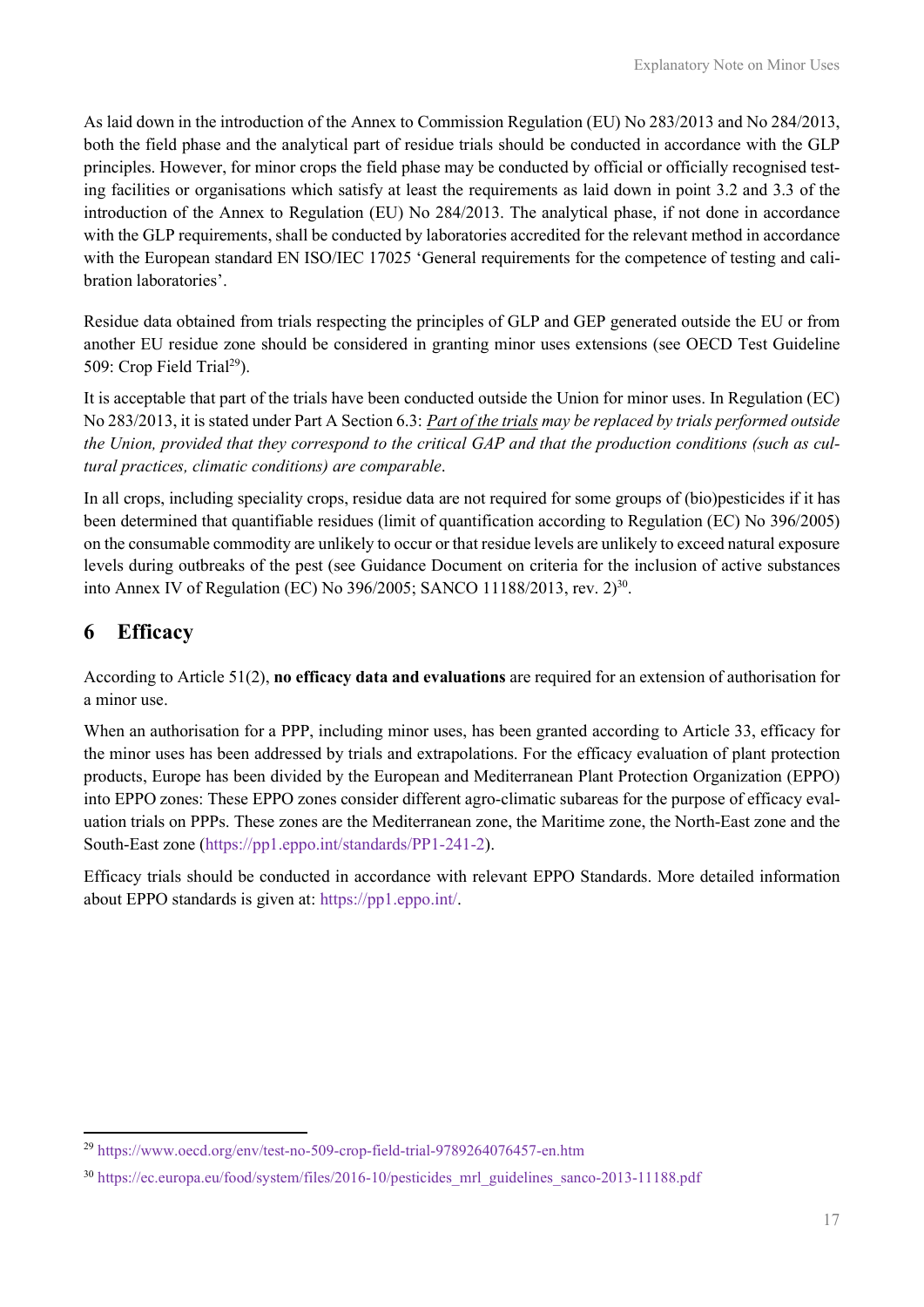# 7 Possible measures for EU Member States and MUCF Member Countries to explore and facilitate the submission of applications for minor use extensions

According to Article 51(3), Member States (MS) can take measures to facilitate or encourage the submission of applications for minor use extensions. This could be done by applying one or more of the following options:

#### **Options**

- a) To apply a system of reduced fees or no fees.
- b) To promote and assist applicants in applying for Article 51(3) extension, a particular 'minor uses' contact point ('helpdesk') and specific information on websites through a simplified application form.
- c) If practical, the zonal RMS should evaluate all uses applied across the zone, not just the uses within their Member State.
- d) MS are encouraged to perform evaluations of minor uses in English and upload the evaluations on CIRCABC for other MS (in the same zone) to see and use as they see fit. Thus, the applicants of minor uses (e.g., farmers' organisations and growers' groups) are not burdened with the expenses to submit a draft risk assessment, if required in a given Member State etc.
- e) To display all authorised minor uses in a MS on a webpage/database for all to see.
- f) To set priority (while still respecting the legal deadlines) in evaluating applications containing minor uses.
- g) To work closely with farmers' organisations and growers' groups.
- h) To participate in and contribute to the European Minor Use Coordination Facility.
- i) To encourage applicants to apply for as many relevant minor uses as possible via Article 33.
- j) To encourage applicants to include all relevant Member States in a zone in a minor use application, if applied together with Article 33 or other articles than 51.
- k) To encourage a harmonised crop commodity grouping system, justified extrapolations, and maximise the use of extrapolation possibilities taking into account Toxicological Reference Values (TRV), Acceptable daily intake (ADI), acute reference dose (ARfD) and acceptable operator exposure levels (AOEL).
- l) To perform a minor use extension/authorisation according to Uniform Principles, using EU agreed on endpoints to clearly indicate this. However, minor uses should be demonstrated safe for human health and the environment the same as major uses. Therefore, national requirements should be considered when relevant.
- m) To accept authorisations granted under Directive 91/414/EEC according to Uniform Principles<sup>31</sup> as these products can be considered as authorised under Regulation (EC) No 1107/2009.
- n) To fully implement mutual recognition relying on the evaluation and assessment performed by the reference Member State wherever possible.
- o) To support data sharing amongst Member States and access whilst observing data protection principles.
- p) To encourage industry to collaborate with official or public bodies to generate residue trials data that support MRL extrapolations from major crops to minor crops.

.

<sup>31</sup> https://eur-lex.europa.eu/legal-content/EN/TXT/?uri=CELEX%3A31997L0057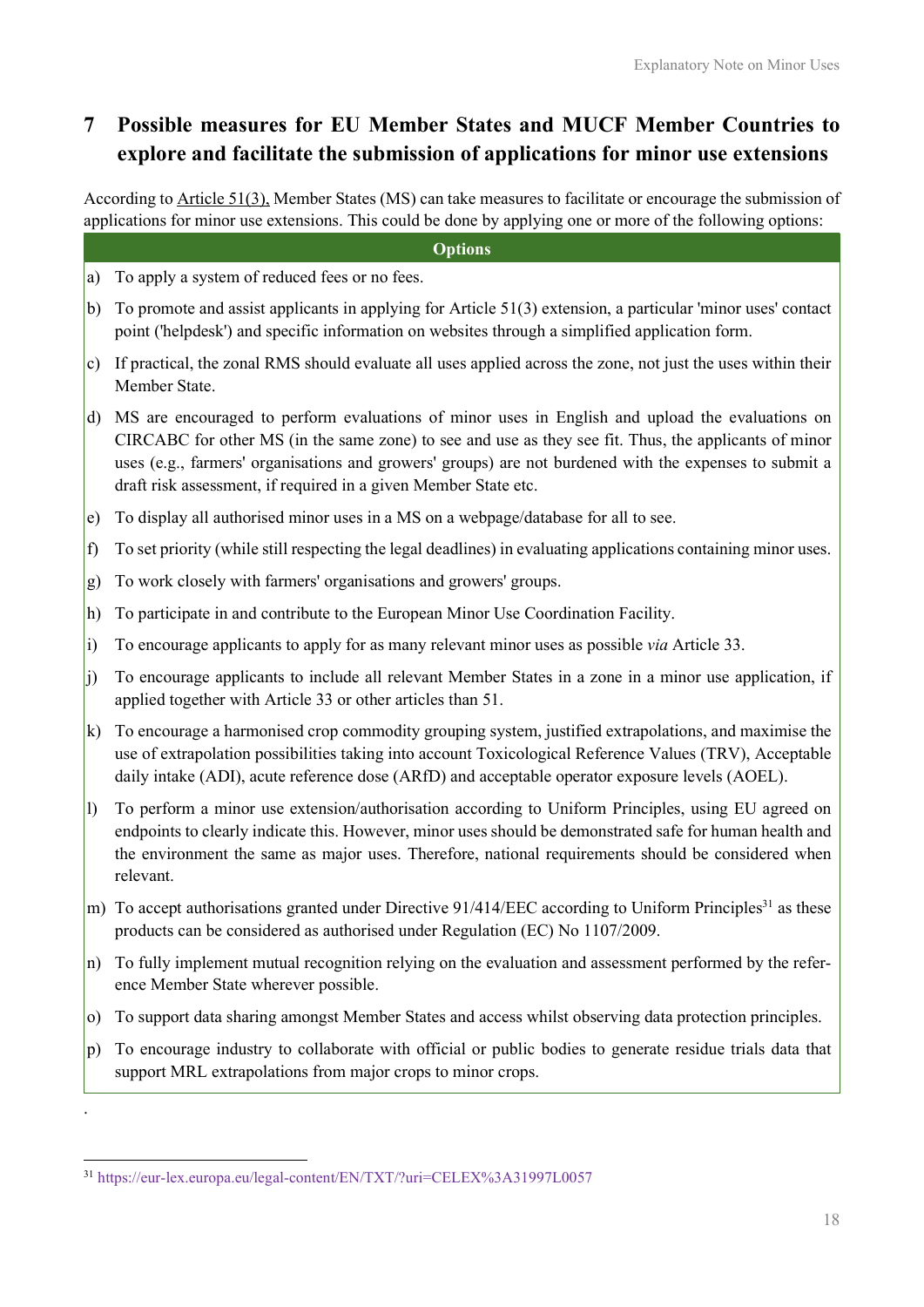# 8 MUCF description of the process from identification of a crop-pest need to minor use application

The process steps the MUCF intends to undertake, from identifying a crop-pest need to a minor use application, are described and outlined below. The steps are taken by the EU Member States, the United Kingdom, Norway, Switzerland, members of the MUCF.

The MUCF is in the process of exploring the possibility of developing a feature in EUMUDA to work on nonchemical methods or additional IPM-solutions.

Detailed information about the MUCF and EUMUDA is given at: www.minoruses.eu

#### **Process Steps**

- a) A minor use need has been identified and entered in EUMUDA<sup>32</sup>. This can be done by MUCF national contact points (see definition on page 4), the Chair/co-Chair of a CEG, or the MUCF team. In entering a minor use need, the minimum data provided are the name of the crop and the pest and the respective EPPO Codes. The MUCF will check these data for completeness. A compiled list of minor uses needs is publicly accessible in EUMUDA.
- b) The MUCF will check databases such as PPPAMS, Homologa, the IR-4, PMC and C-IPM (Coordinated Integrated Pest Management in Europe) for possible solutions (chemical and non-chemical). The sustainability of possible solutions will be checked (e.g., renewal status of an active substance).
- c) If the consulted databases provide a solution, the MUCF will bring the declarant of the minor use need into contact with the relevant national contact point to advise on further actions (e.g. the possibility of exchange of efficacy or MRL data, clarification if mutual recognition is a possibility, establishing contact with the registration holder etc.). If an ongoing application can provide for a (possible) solution, the MUCF will contact the applicant while respecting the rules on confidentiality.
- d) If the consulted databases do not provide viable solutions, the MUCF and the relevant CEG(s) will investigate possible solutions. Projects will be established based on the priorities specified in the list of minor uses needs and according to the work plans of the CEG(s).
- e) When a project has been established, the CEG determines which data has to be generated and which information is already available. The CEG will nominate a project leader (see definition on page 5).
- f) When all project parameters have been set, this information will be entered in EUMUDA by the project leader with the help and supervision of the MUCF team. The project leader will deliver project details and results within a set timeframe. The MUCF will assist whenever necessary and follow the project to keep it on track. A list of minor uses projects is publicly available in EUMUDA. Confidential information (i.e., active substance, product names, registration holder, and data owner) is available only for registered users (CEG members).
- g) The data generated in a minor use project might eventually become part of a minor use application. When all relevant data are available, a minor use application/minor use application for an authorisation or extension of use should be submitted by the nominated applicant, considering the requirements of all participating/interested EU Member States, the United Kingdom, Norway and Switzerland.

 $32$  More detailed information can be found in the 'Guide for users of EUMUDA' (www.eumuda.eu).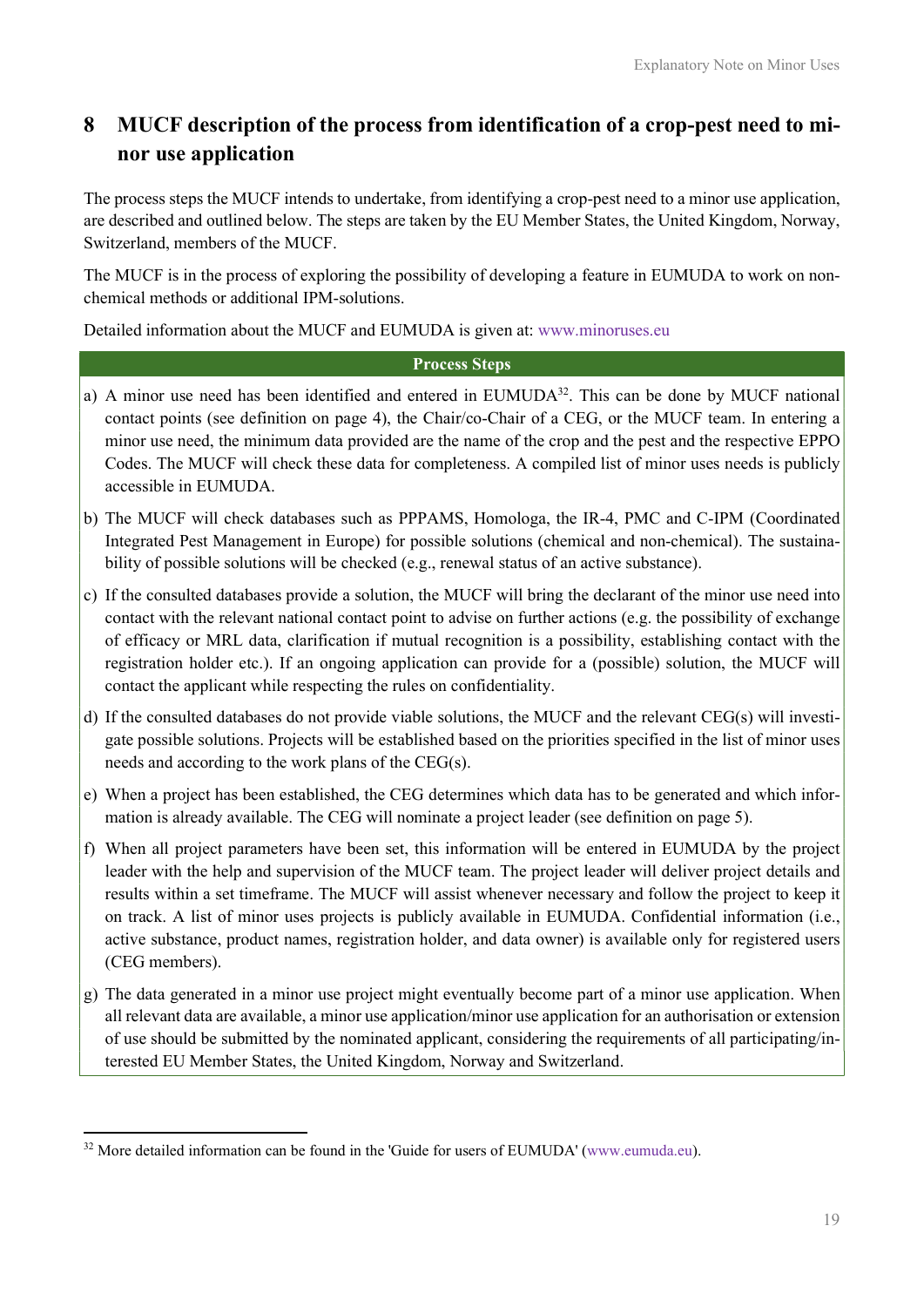### 9 References

Commission Communication in the framework of the implementation of Commission Regulation (EU) No 283/2013 of 1 March 2013 setting out the data requirements for active substances, in accordance with Regulation (EC) No 1107/2009 of the European Parliament and of the Council concerning the placing of plant protection products on the market (2013/C 95/01)

https://eur-lex.europa.eu/legal-content/EN/TXT/?uri=CELEX%3A52013XC0403%2802%29

Commission Communication in the framework of the implementation of Commission Regulation (EU) No 284/2013 of 1 March 2013 setting out the data requirements for plant protection products, in accordance with Regulation (EC) No 1107/2009 of the European Parliament and of the Council concerning the placing of plant protection products on the market (2013/C 95/02)

https://eur-lex.europa.eu/legal-content/EN/TXT/?uri=CELEX%3A52013XC0403%2803%29

Commission Notice 2019/C 229/01(Technical Guidelines on Data Protection according to Regulation (EC) No 1107/2009), published in the OJ C 229/1

https://eur-lex.europa.eu/legal-content/EN/TXT/?uri=CELEX%3A52019XC0708%2801%29

Commission Regulation (EC) No 396/2005 of the European Parliament and of the Council of 23 February 2005 on maximum residue levels of pesticides in or on food and feed of plant and animal origin and amending Council Directive 91/414/EEC (OJ L 70, 16.3.2005, p. 1)

https://eur-lex.europa.eu/legal-content/EN/ALL/?uri=celex%3A32005R0396

Commission Regulation (EC) No 1107/2009 of the European Parliament and of the Council of 21 October 2009 concerning the placing of plant protection products on the market and repealing Council Directives 79/117/EEC and 91/414/EEC (OJ L 309, 24.11.2009)

https://eur-lex.europa.eu/legal-content/EN/TXT/?uri=celex%3A32009R1107

Commission Regulation (EU) No 546/2011 of 10 June 2011 implementing Regulation (EC) No 1107/2009 of the European Parliament and of the Council as regards uniform principles for evaluation and authorisation of plant protection products (OJ L 155, 11.6.2011)

https://eur-lex.europa.eu/legal-content/EN/TXT/PDF/?uri=CELEX:32011R0546&from=en

Commission Regulation (EU) No 283/2013 of 1 March 2013 setting out the data requirements for active substances, in accordance with Regulation (EC) No 1107/2009 of the European Parliament and of the Council concerning the placing of plant protection products on the market (OJ L 93, 3.4.2013) https://eur-lex.europa.eu/legal-content/EN/ALL/?uri=CELEX%3A32013R0283

Commission Regulation (EU) No 284/2013 of 1 March 2013 setting out the data requirements for plant protection products, in accordance with Regulation (EC) No 1107/2009 of the European Parliament and of the Council concerning the placing of plant protection products on the market (OJ L 93, 3.4.2013) https://eur-lex.europa.eu/legal-content/EN/TXT/PDF/?uri=CELEX:32013R0284

Commission Regulation (EU) 2017/1432 of 7 August 2017 amending Regulation (EC) No 1107/2009 of the European Parliament and the Council concerning the placing of plant protection products on the market as regards the criteria for the approval of low-risk active substances

https://eur-lex.europa.eu/legal-content/EN/TXT/PDF/?uri=CELEX:32017R1432&from=ES

DIRECTIVE 2009/128/EC of the European Parliament and of the Council of 21 October 2009 establishing a framework for Community action to achieve the sustainable use of pesticides https://eur-lex.europa.eu/legal-content/EN/ALL/?uri=celex%3A32009L0128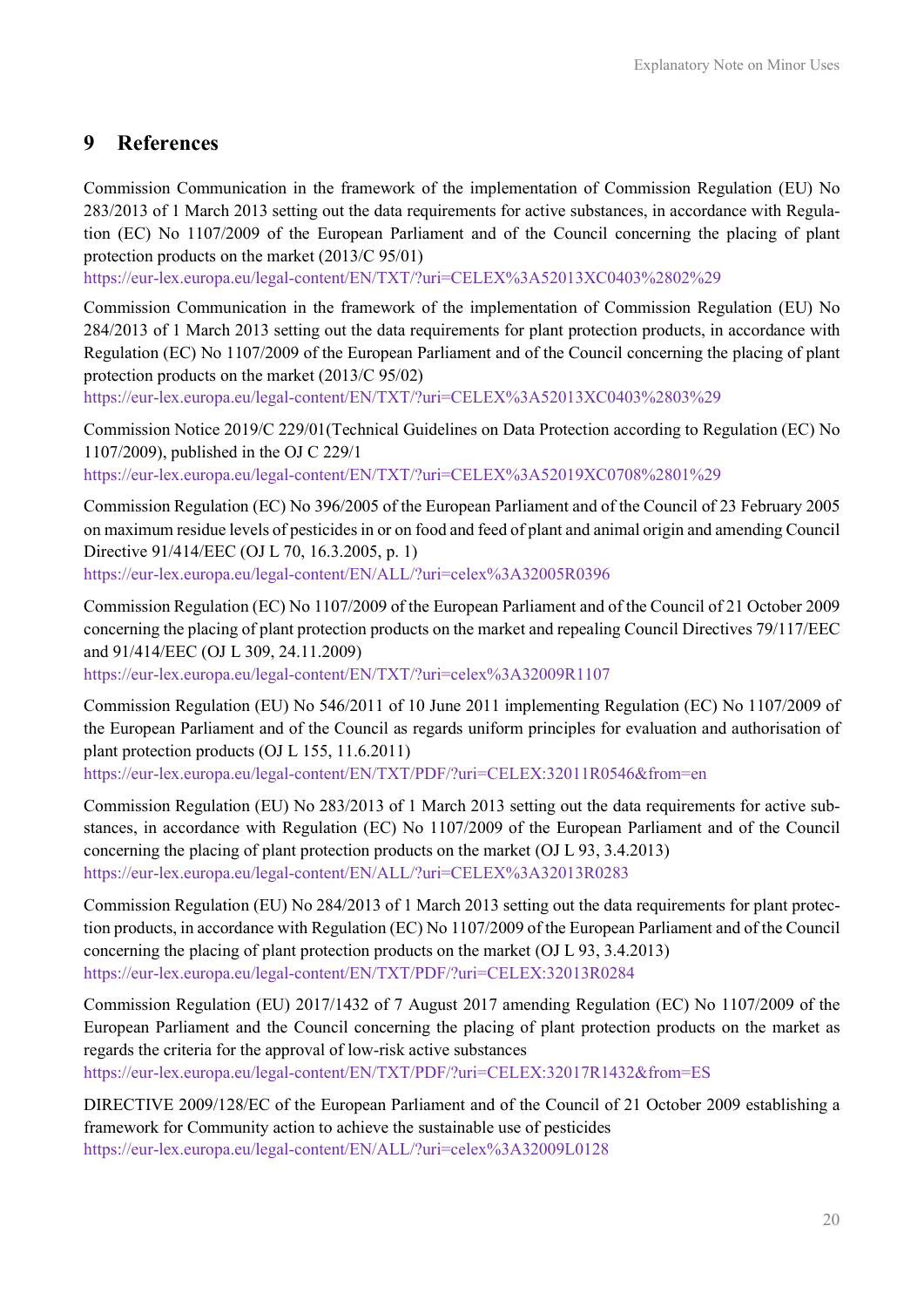#### EPPO extrapolation tables:

https://www.eppo.int/ACTIVITIES/plant\_protection\_products/extrapolation\_tables

EPPO Standards (PP1): https://pp1.eppo.int/standards/

MUCF Commodity Expert Group Terms of Reference, Rev. 1, May 2021: https://www.minoruses.eu/media/files/CEG\_Minor\_uses\_final\_terms\_of\_reference.pdf

MUCF Horizontal Expert Group Terms of Reference, Rev.1, May 2021: https://www.minoruses.eu/media/files/HEG\_Minor\_uses\_final\_terms\_of\_reference.pdf

MUCF Rules for confidentiality and access rights, Rev. 1, December 2017: http://www.eumuda.eu/media/files/Rules\_confidentiality\_and\_access\_rights\_EUMUDA.pdf

MUCF Guide for users of EUMUDA, Rev. 0, December 2017: http://www.eumuda.eu/media/files/Users\_guide\_EUMUDA\_rev\_0.pdf

Technical Guideline on data requirements for setting MRLs comparability of residue trials and extrapolation of residue data on products from plant and animal origin. [Repealing and replacing the existing Guidance Document SANCO 7525/VI/95 REV. 10.3]).

https://ec.europa.eu/food/system/files/2020-11/pesticides\_mrl\_guidelines\_app-d.pdf

Guidance Document on criteria for inclusion of active substances in Annex IV of Regulation (EC) No 396/2005 (SANCO/11188/2013), Rev. 2, 14 September 2015). https://ec.europa.eu/food/system/files/2016-10/pesticides\_mrl\_guidelines\_sanco-2013-11188.pdf

Guidance Document on Comparative Assessment and Substitution of Plant Protection Products in accordance with Regulation (EC) No 1107/2009 SANCO/11507/2013 rev. 12, 10 October 2014. https://ec.europa.eu/food/system/files/2016-10/pesticides\_aas\_guidance\_comparative\_assessment\_substitution\_rev\_1107-2009.pdf

Guidance Document on the preparation and submission of dossiers for plant protection products according to the 'risk envelope approach'; SANCO/11244/2011 rev. 5 14 March 2011. https://ec.europa.eu/food/system/files/2016-10/pesticides\_ppp\_app-proc\_guide\_doss\_risk-env\_20110314.pdf

Guidance Document on the Renewal of Authorisations according to Article 43 of Regulation (EC) No 1107/2009 SANCO/2010/13170 rev. 14, 7 October 2016.

https://ec.europa.eu/food/system/files/2016-11/pesticides\_aas\_guidance\_renewal\_1107-2009.pdf

Guidance Document on zonal evaluation and mutual recognition under Regulation (EC) No 1107/2009; SANCO/13169/2010 rev. 9; 11 July 2014.

https://ec.europa.eu/food/system/files/2021-01/pesticides aas guidance mut rec en.pdf

GUIDANCE OF EFSA Submission of scientific peer-reviewed open literature for the approval of pesticide active substances under Regulation (EC) No 1107/2009; EFSA Journal 2011;9(2):2092; http://www.efsa.europa.eu/en/efsajournal/doc/2092.pdf

OECD Guideline for the Testing of Chemicals Nr 509: Crop Field Trial

https://www.oecd-ilibrary.org/environment/oecd-guidelines-for-the-testing-of-chemicals-section-5-other-testguidelines\_20745796

All references in this section of the Minor Use Explanatory Note were last accessed and checked for validity in November 2021.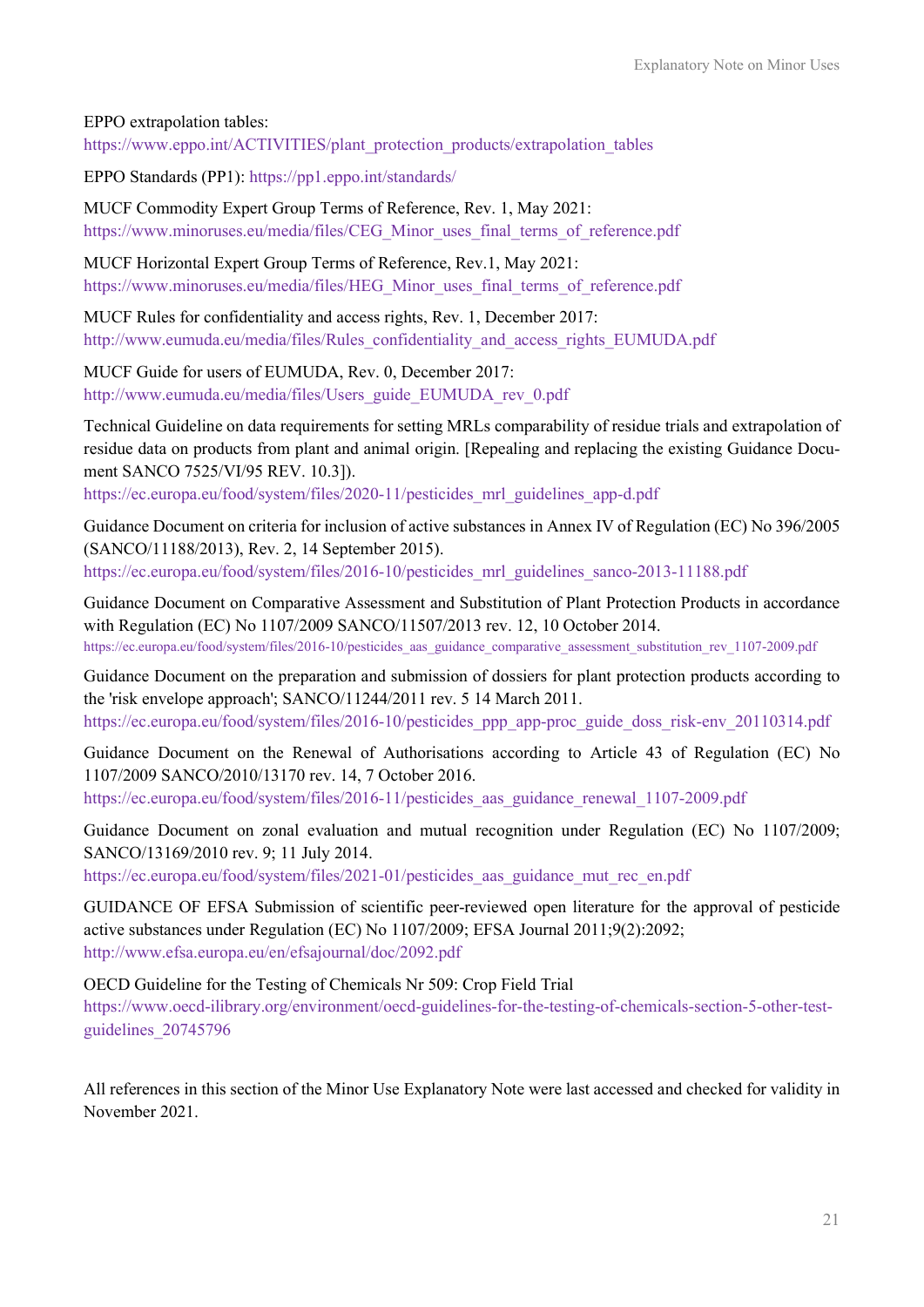# Appendix I - Article 51 of Regulation (EC) No 1107/2009<sup>33</sup>

1. The authorisation holder, official or scientific bodies involved in agricultural activities, professional agricultural organisations or professional users may ask for the authorisation of a plant protection product already authorised in the Member State concerned to be extended to minor uses not yet covered by that authorisation.

2. Member States shall extend the authorisation provided that:

(a) the intended use is minor in nature;

(b) the conditions referred to in points (b), (d) and (e) of Article  $4(3)$  and Article  $29(1)(i)$  are satisfied;

(c) the extension is in the public interest; and

(d) the documentation and information to support the extension of use has been submitted by the persons or bodies referred to in paragraph 1, especially data on the magnitude of residues and where necessary on the risk assessment to the operator, worker and bystander.

3. Member States may take measures to facilitate or encourage the submission of applications to extend the authorisation of already authorised plant protection products to minor uses.

4. The extension may take the form of an amendment to the existing authorisation or maybe a separate authorisation, in accordance with the administrative procedures of the Member State concerned.

5. When Member States grant an extension of authorisation for a minor use, they shall inform if necessary the authorisation holder and request him to change the labelling accordingly. Where the authorisation holder declines, the Member States shall ensure that users are fully and specifically informed as to instructions for use, by means of an official publication or an official website. The official publication or where applicable the label shall include a reference to the liability of the person using the plant protection product with respect to failures concerning the efficacy or to phytotoxicity of the product for which the minor use was granted. The minor use extension shall be separately identified in the label.

6. Extensions on the basis of this Article shall be separately identified and separate reference shall be made to liability restrictions.

7. The applicants referred to in paragraph 1 may also apply for authorisation of a plant protection product for minor uses in accordance with Article 40(1) provided that a plant protection product concerned is authorised in that Member State. Member States shall authorise such uses in accordance with the provisions of Article 41 provided that those uses are also considered minor in the Member States of application.

8. Member States shall establish and regularly update a list of minor uses.

9. By 14 December 2011, the Commission shall present a report to the European Parliament and the Council on the establishment of a European fund for minor uses, accompanied, if appropriate, by a legislative proposal.

10. Unless otherwise specified, all provisions relating to authorisations under this Regulation shall apply.

<sup>33</sup> https://eur-lex.europa.eu/legal-content/EN/TXT/?uri=celex%3A32009R1107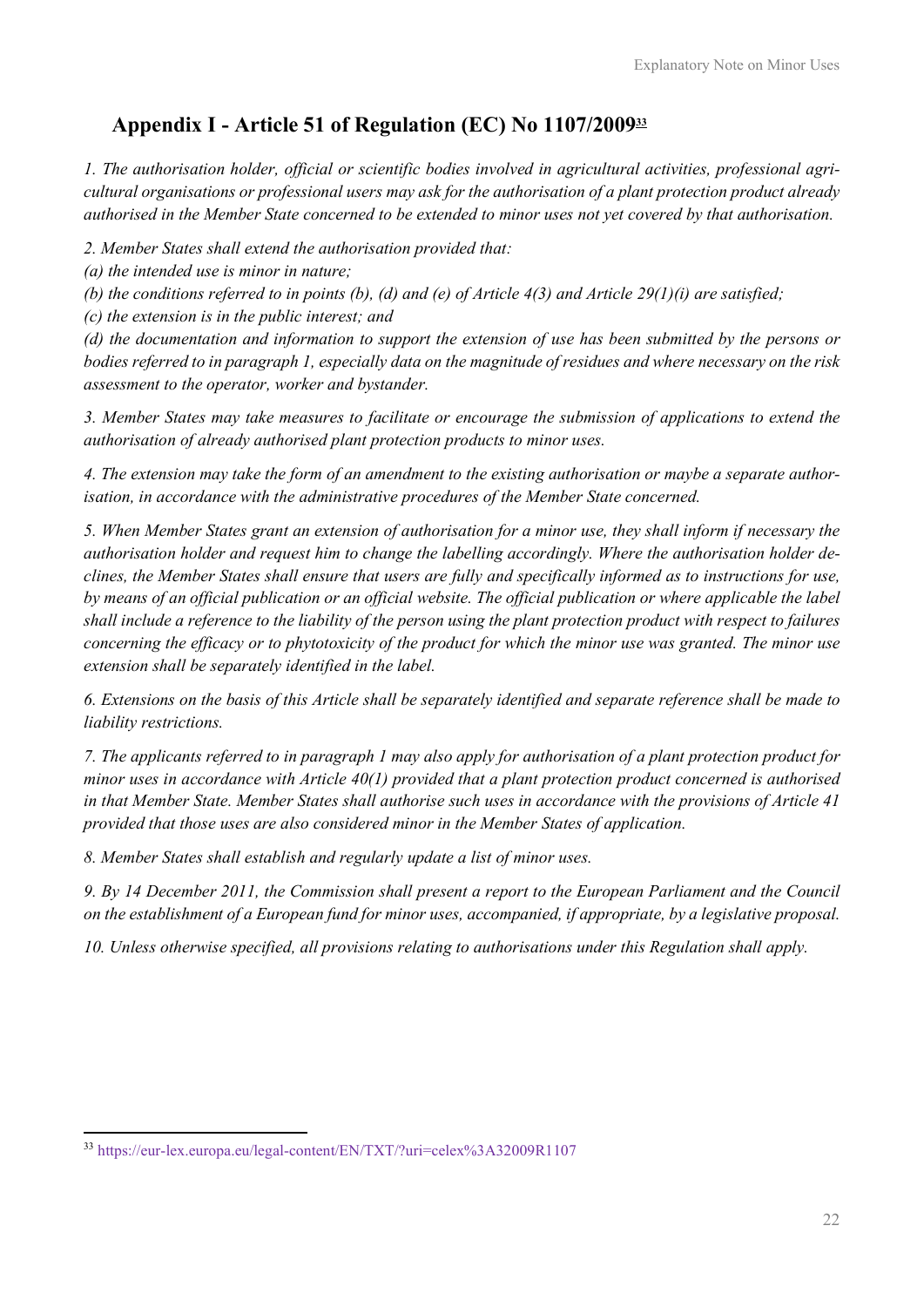# Appendix II - General principles of IPM

Integrated pest management (IPM) involves careful consideration of all available plant protection methods and subsequent integration of appropriate measures that discourage the development of populations of harmful organisms and keep the use of plant protection products and other forms of intervention to levels that are economically and ecologically justified and reduce or minimise risks to human health and the environment. 'Integrated pest management' emphasises the growth of a healthy crop with the least possible disruption to the agroecosystems and encourages natural pest control mechanisms.

General principles of IPM, as laid down in the Sustainable Use of Pesticide Directive 2009/128/EC are schematically illustrated:



#### Figure 1: Schematically illustrated general principles of IPM, adapted from Annex III of Directive 2009/128/EC<sup>34</sup> .

According to the mission of the MUCF, and to be in line with the general requirements of Directive 2009/128/EC, minor uses needs should be solved within an integrated pest management (IPM) framework. A possible solution for a minor use need can be chemical and non-chemical and can include basic substances or products based on low-risk substances. Several solutions should be combined to fill minor uses gaps. Authorisations and solutions with different modes of action are to be combined with all available IPM-tools to minimise reliance on specific plant protection products/active substances and subsequently counteract resistance development.

Chemical solutions refer to conventional chemical plant protection products or chemical pesticides.

 'Non-chemical methods' are alternative methods to chemical pesticides for plant protection and pest management, based on agronomic techniques or physical, mechanical or biological pest control methods. Biocontrol

<sup>34</sup> https://ec.europa.eu/food/plants/pesticides/sustainable-use-pesticides/integrated-pest-management-ipm\_en